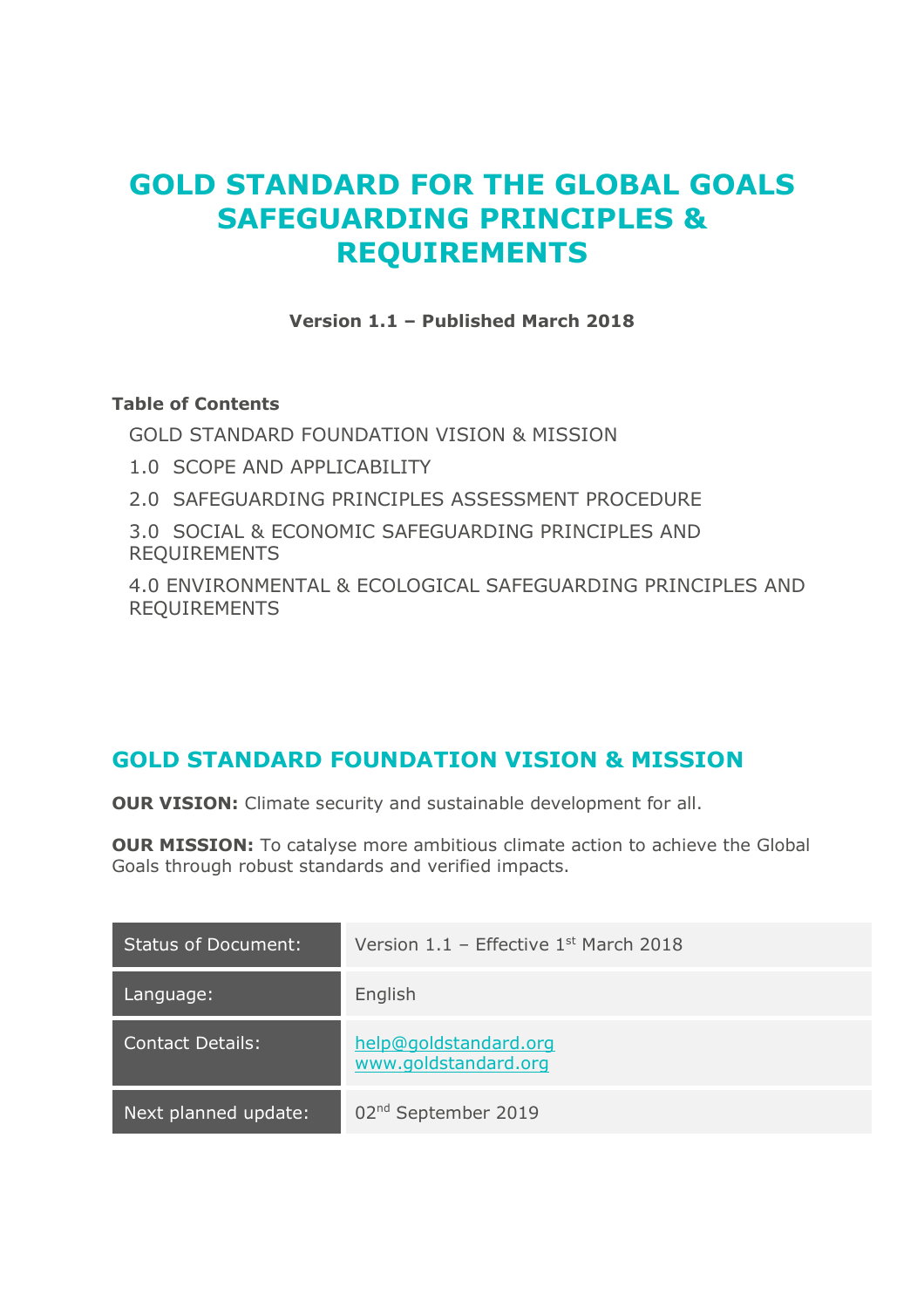# <span id="page-1-0"></span>**1.0 SCOPE AND APPLICABILITY**

1.1 All Projects shall conform to the Gold Standard for the Global Goals Safeguarding Principles & Requirements as set out in this document. This document outlines the following areas for which a Safeguarding Principles Assessment shall be carried out:

- (a) Social Safeguarding Principles
- (b) Economic Safeguarding Principles
- (c) Environmental & Ecological Safeguarding Principles

1.2 The Safeguarding Principles Assessment procedure set out in this document includes the following key elements:

(a) Principles: The overarching principles and rationale for the inclusion of the given Assessment Questions and Requirements. These are based on the Gold Standard's Vision and Mission.

(b) Assessment Questions: The key issues that a Project shall respond to in order to identify key risks and adverse outcomes to the Principles. The Assessment Questions also determine how the Requirements shall be met for each Principle

(c) Requirements: These define what a Project shall achieve through design, management or risk mitigation.

# <span id="page-1-1"></span>**2.0 SAFEGUARDING PRINCIPLES ASSESSMENT PROCEDURE**

2.1 All Assessment Questions shall be comprehensively answered by the Project Developer by completing a Safeguarding Principles Assessment. This shall include responses to all Assessment Questions, including justification for response and details of how the Requirements set out against each item shall be met. The Requirements shall be used to guide any re-design/mitigation proposals where a risk is identified, i.e., the response to a given outcome shall be designed with the intention of achieving the stated Requirements. Note that certain Requirements are mandatory for all Projects and are noted as Mandatory Requirements and are not accompanied by an Assessment Question.

2.2 All Safeguarding Principles and Requirements apply to all Projects To make the Assessment more practical the Project Developer may justify responses to Assessment Questions as follows:

(a) **'Yes'** – Meaning that the risk or expected issue identified in the Assessment Question is relevant to the Project and context. The Requirements shall apply and adherence shall be demonstrated. They must be included in the Monitoring & Reporting Plan and future Monitoring Reports.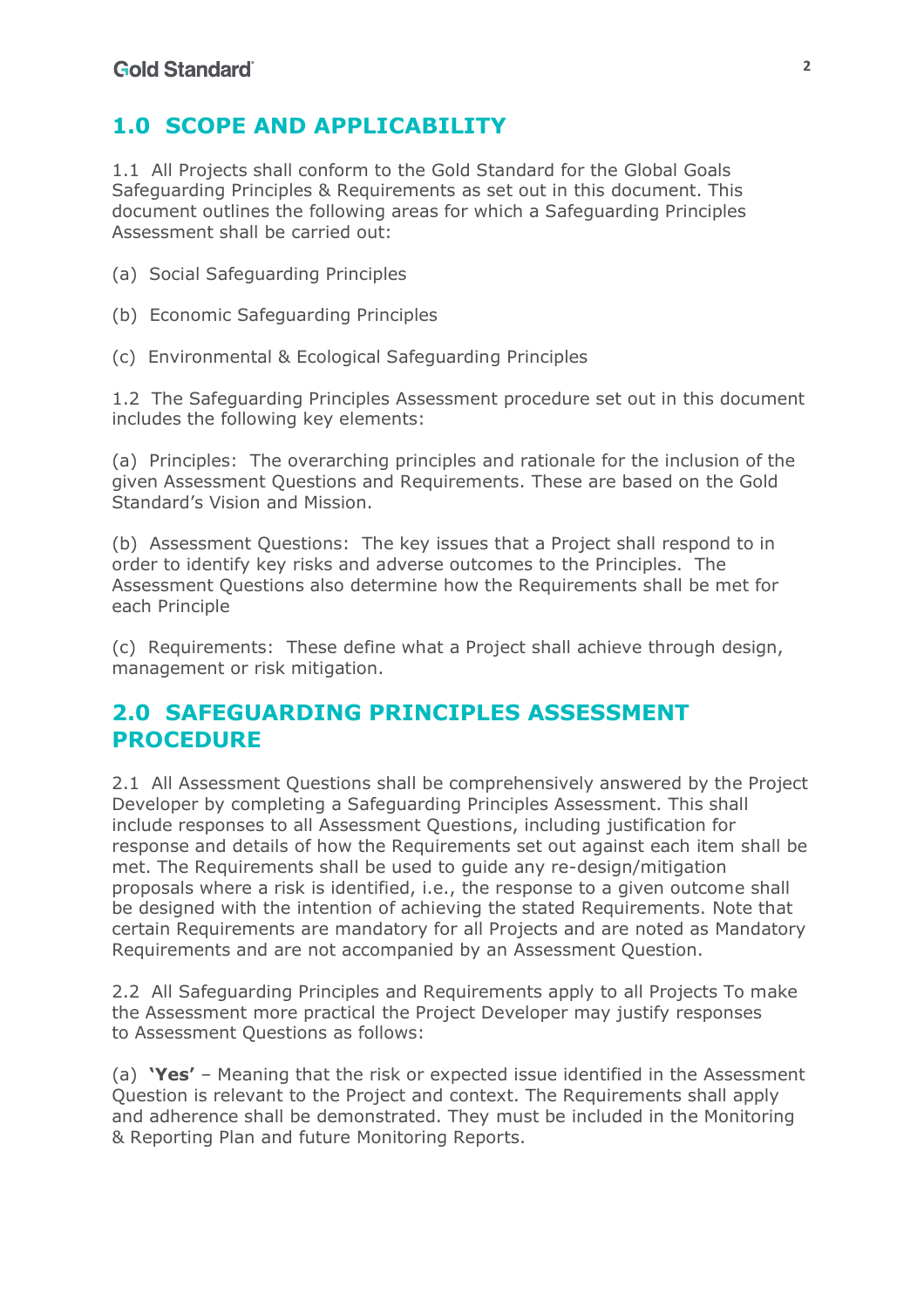(b) **'Potentially'** – Meaning that the risk or expected issue may be relevant at some point in the Project's cycle but is not necessarily relevant now and/or may never arise. The Requirements apply but the Project Developer may justify why these Requirements do not need to be demonstrated as being met.

(c) **'No'** – Meaning that the risk or expected issue is not relevant to the Project. Justification shall be provided to support this conclusion, with evidence provided where required.

2.3 The scope of each Requirement (for example, its application during implementation or to upstream or downstream issues) is defined within the individual section.

2.4 In certain circumstances an exception to a specific Safeguarding Principle or Requirement may be sought. Gold Standard encourages Projects to understand and demonstrate the trade offs associated with them. In the presence of unavoidable negative impacts that exceed the Requirements and may not be remediated by consultation or mitigation, the Project Developer shall submit a Deviation Request to Gold Standard for review. All such requests shall be reviewed by a panel made up of Gold Standard Secretariat and at least two relevant third party Expert Stakeholders and a Gold Standard TAC Member. The panel shall make recommendations to the Project Developer as to any changes to the project to minimise adverse outcomes and also to Gold Standard as to whether the exception should be accepted. The final decision shall be taken by Gold Standard.

Examples could include where a Project introduces a major innovation, makes a major positive contribution to sustainable development or where a legitimate body of affected stakeholders is empowered to make decisions on such matters.

2.5 Certain Safeguarding Principles require the opinion and recommendations of an Expert Stakeholder. These are identified throughout the Safeguarding Principles Assessment and/or in the Activity Requirements. The Project Developer shall demonstrate that the Expert Stakeholder has conducted a thorough review (and, if needed, an onsite visit) and that their recommendations have been incorporated into the Project design.

# **2.6 Process:**

2.6.1 Stakeholder Consultation: Information on the Safeguarding Principles Assessment shall be provided for Stakeholder Consultation and feedback as per the Gold Standard Stakeholder Consultation & Engagement Procedure, Requirements & Guidelines.

2.6.2 Preliminary Review: A draft Safeguarding Principles Assessment shall be presented at Preliminary Review.

2.6.3 Validation: The Safeguarding Principles Assessment shall be fully completed by the Project Developer and assessed by the GS-VVB. Evidence of mitigation proposals and their justification shall be included (where required) to the satisfaction of the GS-VVB in order for a Project to complete Validation in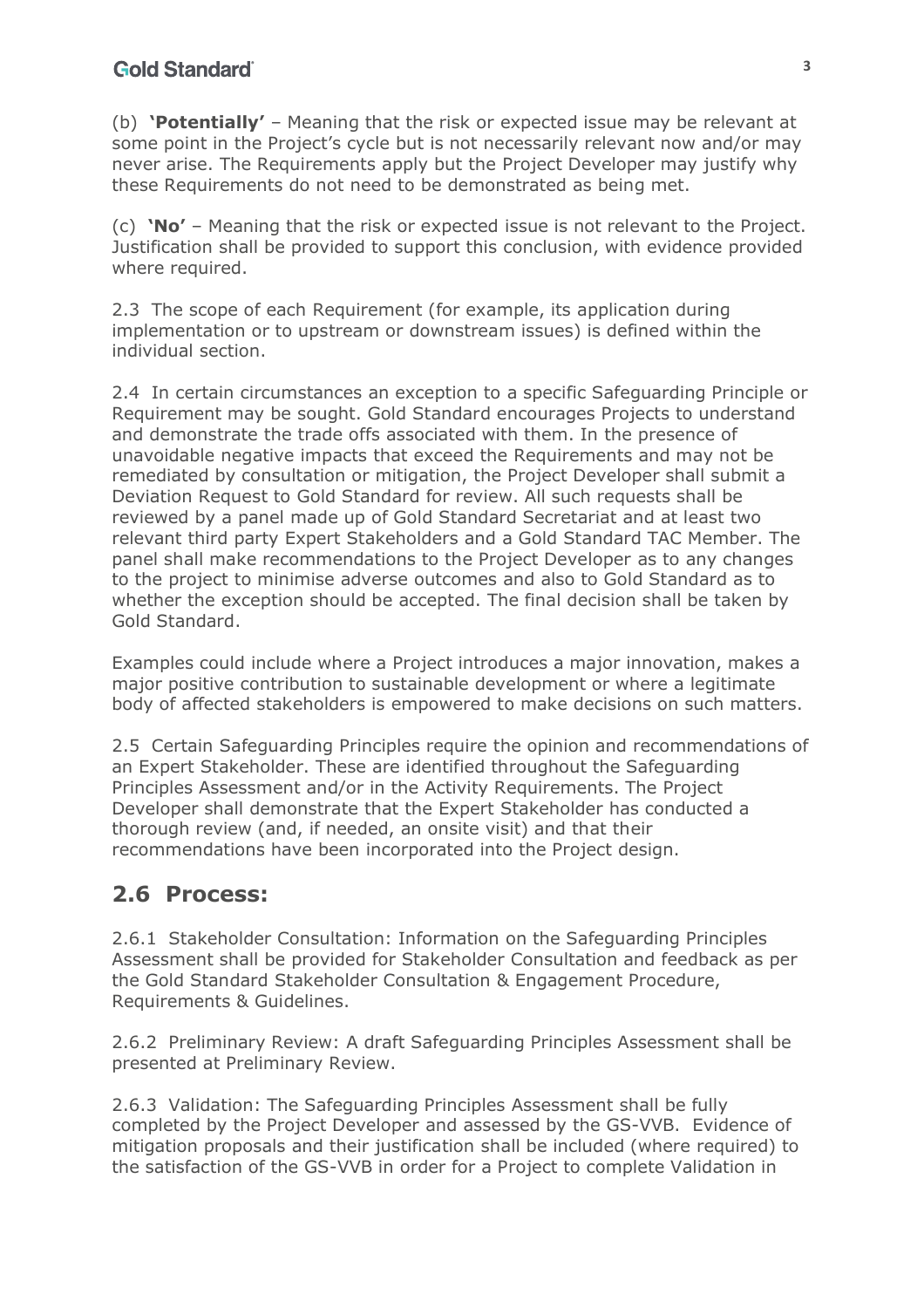support of Validation submission. In addition, the outcomes of the Assessment shall be incorporated into the Project Monitoring & Reporting Plan and in Monitoring Reports to inform ongoing Verifications.

2.6.4 Verification: The Monitoring Report considered for verification shall include:

(a) An update on the implementation and success or improvements required for proposed mitigation.

(b) Monitoring and reporting on any key indicators identified, including against pre-set tolerances.

(c) Any Assessment Questions answered 'Potentially' or where Requirements call for regular reassessment, shall be reassessed at each Monitoring Report.

2.7 The Project Developer shall include in the Monitoring Report a review (relative successes and failures, including any updates) to the mitigation measures proposed to meet the Safeguarding Principles.

2.8 Any failure, at any time in respect to the completion of the Safeguarding Principles Assessment, including conformity with Requirements and Monitoring Plan/Reporting Requirements shall lead to the implementation of the Non-Conformity section of the Gold Standard Requirements.

# <span id="page-3-0"></span>**3.0 SOCIAL & ECONOMIC SAFEGUARDING PRINCIPLES AND REQUIREMENTS**

# **3.1 Principle 1 – Human Rights**

The Gold Standard:

(a) Recognises the centrality of human rights to sustainable development, poverty alleviation and ensuring fair distribution of development opportunities and benefits; and supports "universal respect for, and observance of, human rights and fundamental freedoms for all"[\[1\]](#page-21-0)

<span id="page-3-1"></span>(b) Does not recognise or support Projects that contribute to violations of a state's human rights obligations and the core international human rights treaties, and seeks to support the protection and fulfilment of human rights.

(c) Upholds the principles of accountability and the rule of law, participation and inclusion, and equality and non-discrimination, noting that prohibited grounds of discrimination include race, ethnicity, gender, age, language, disability, sexual orientation, religion, political or other opinion, national or social or geographical origin, property, birth or other status including as an indigenous person or as a member of a minority.

## *MANDATORY REQUIREMENTS:*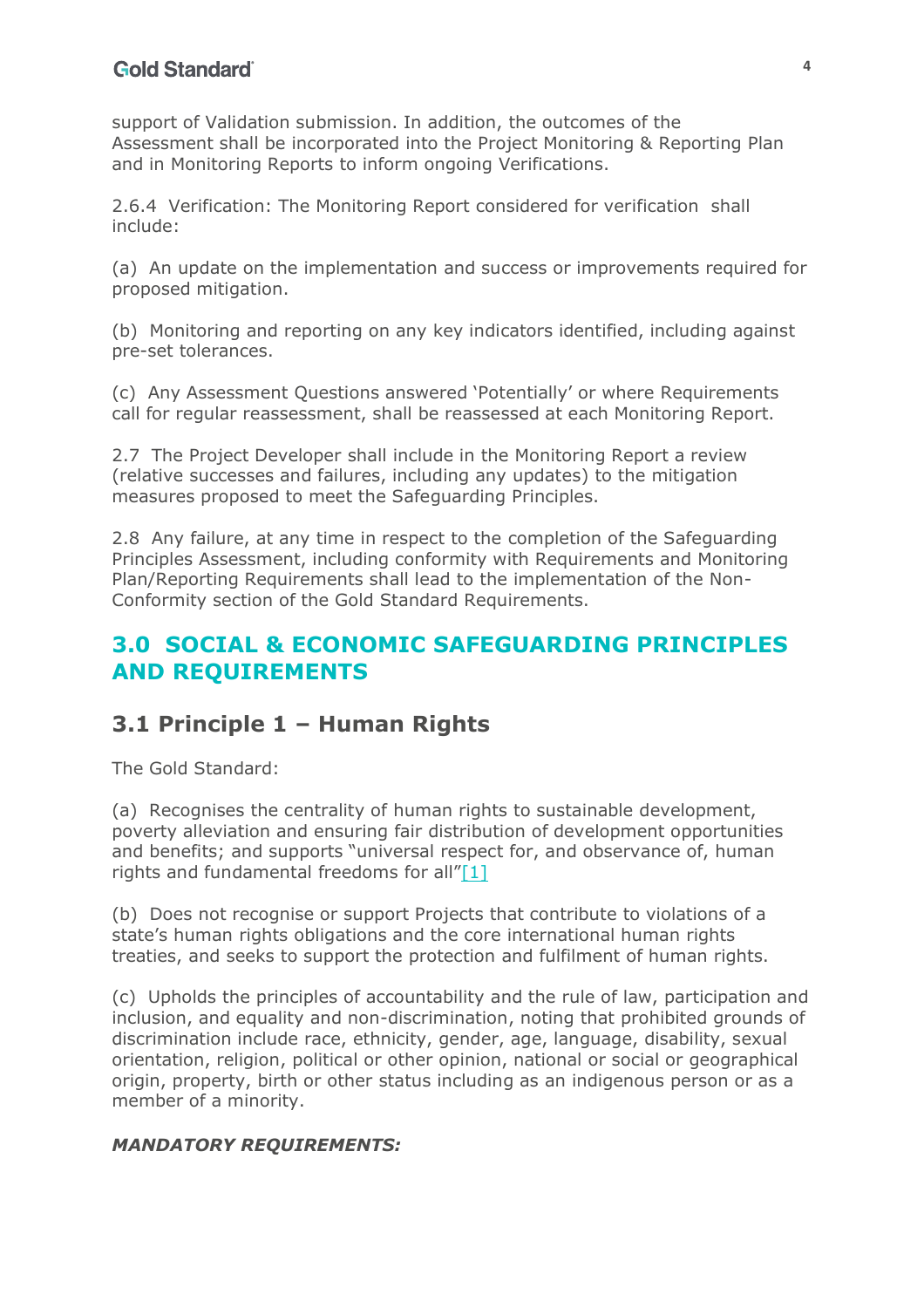<span id="page-4-0"></span>1. The Project Developer and the Project shall respect internationally proclaimed human rights and shall not be complicit in violence or human rights abuses of any kind as defined in the Universal Declaration of Human Rights<sup>[2]</sup>.

2. The Project shall not discriminate with regards to participation and inclusion.

# **3.2 Principle 2 – Gender Equality and Women's Rights**

The Gold Standard:

(i) Promotes gender equality and the empowerment of women.

(ii) Does not recognise Projects that contribute to discrimination against women or reinforce gender-based discrimination and/or inequalities.

(iii) Recognises and seeks to contribute to SDG 5 - Achieve gender equality and empower all women and girls.

Project Developers are referred to the Gold Standard Gender Equality Requirements Guidelines and Gold Standard Gender Policy.

### *MANDATORY REQUIREMENTS:*

1. The Project shall complete the following gender assessment questions in order to inform Requirements 2-4, below:

- Is there a possibility that the Project might reduce or put at risk women's access to or control of resources, entitlements and benefits?
- Is there a possibility that the Project can adversely affect men and women in marginalised or vulnerable communities (e.g., potential increased burden on women or social isolation of men)?
- Is there a possibility that the Project might not take into account gender roles and the abilities of women or men to participate in the decisions/designs of the project's activities (such as lack of time, child care duties, low literacy or educational levels, or societal discrimination)?
- Does the Project take into account gender roles and the abilities of women or men to benefit from the Project's activities (e.g., Does the project criteria ensure that it includes minority groups or landless peoples)?
- Does the Project design contribute to an increase in women's workload that adds to their care responsibilities or that prevents them from engaging in other activities?
- Would the Project potentially reproduce or further deepen discrimination against women based on gender, for instance, regarding their full participation in design and implementation or access to opportunities and benefits?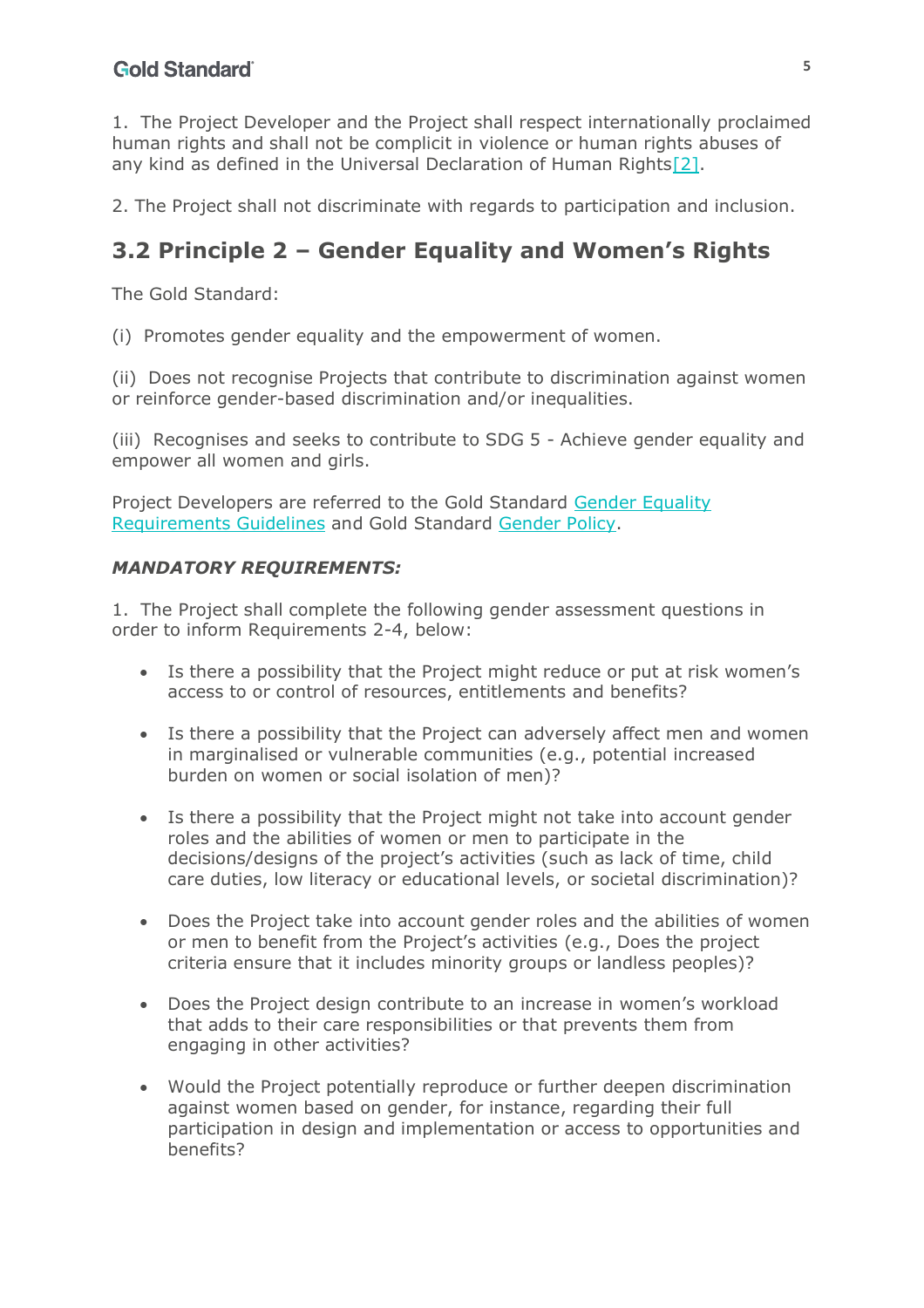- Would the Project potentially limit women's ability to use, develop and protect natural resources, taking into account different roles and priorities of women and men in accessing and managing environmental goods and services?
- Is there a likelihood that the proposed Project would expose women and girls to further risks or hazards?

2. The Project shall not directly or indirectly lead to/contribute to adverse impacts on gender equality and/or the situation of women. Specifically, this shall include (not exhaustive):

- Sexual harassment and/or any forms of violence against women address the multiple risks of gender-based violence, including sexual exploitation or human trafficking.
- Slavery, imprisonment, physical and mental drudgery, punishment or coercion of women and girls.
- Restriction of women's rights or access to resources (natural or economic).
- Recognise women's ownership rights regardless of marital status adopt project measures where possible to support to women's access to inherit and own land, homes, and other assets or natural resources.

3. Projects shall apply the principles of nondiscrimination, equal treatment, and equal pay for equal work, specifically:

- Where appropriate for the implementation of a Project, paid, volunteer work or community contributions will be organised to provide the conditions for equitable participation of men and women in the identified tasks/activities.
- Introduce conditions that ensure the participation of women or men in Project activities and benefits based on pregnancy, maternity/paternity leave, or marital status.
- Ensure that these conditions do not limit the access of women or men, as the case may be, to Project participation and benefits.

4. The Project shall refer to the country's national gender strategy or equivalent national commitment to aid in assessing gender risks.

5. Based on the Preliminary Review assessment of Requirement 1, above, Gold Standard may require that the Project seek the input of an Expert Stakeholder and to include their recommendations in the Project design.

# **3.3 Principle 3 – Community Health, Safety and Working Conditions**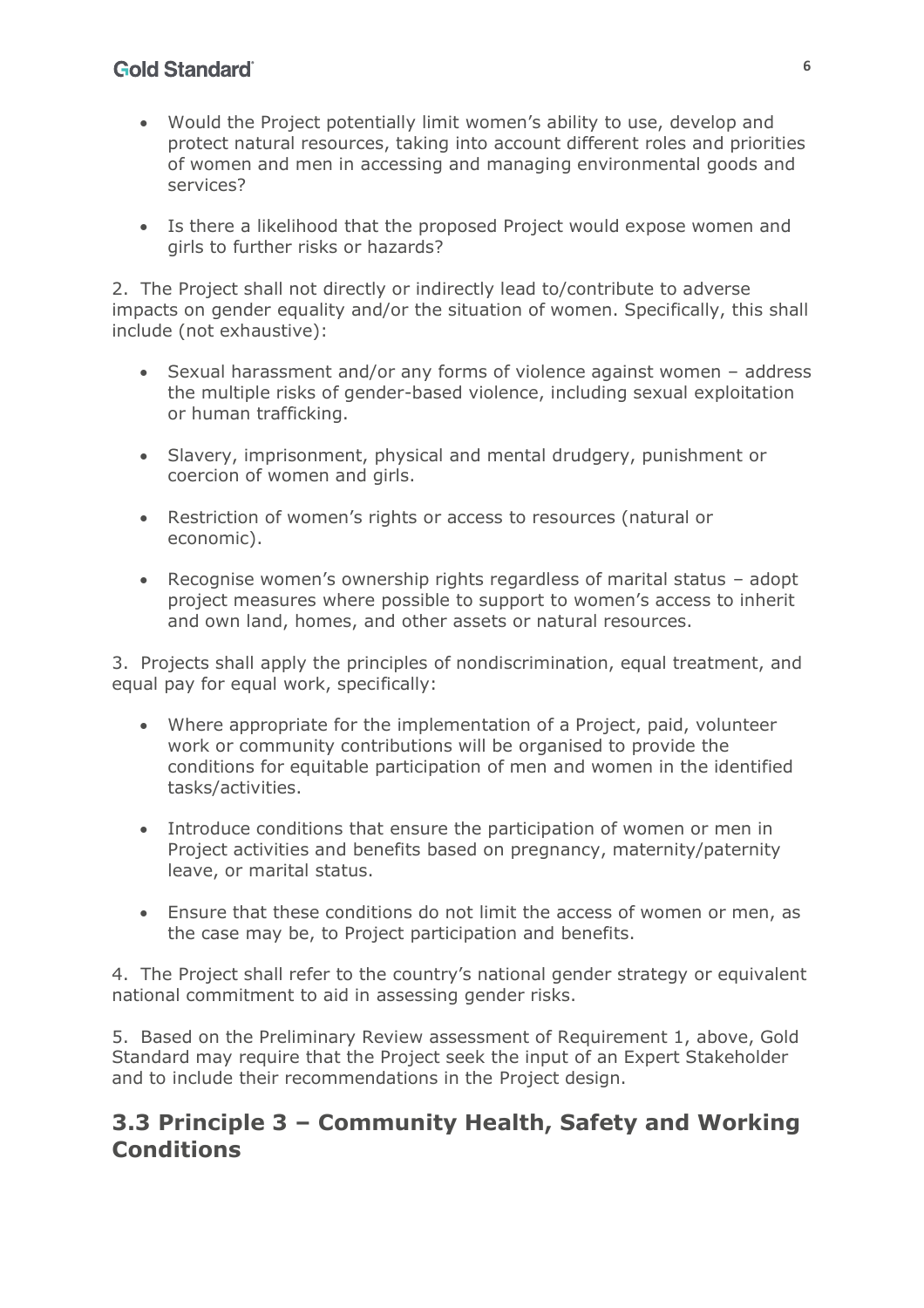The Gold Standard:

(a) Requires Projects to anticipate and avoid adverse impacts on the health and safety of affected communities during the Project's life cycle from both routine and non-routine circumstances.

(b) Requires Projects to provide workers with safe and healthy working conditions and to prevent accidents, injuries, and disease.

#### *MANDATORY REQUIREMENTS:*

<span id="page-6-0"></span>1. The Project shall avoid community exposure to increased health risk[s\[3\]](#page-21-2) and shall not adversely affect the health of the workers and the community.

## **3.4 Principle 4 – Cultural Heritage, Indigenous Peoples, Displacement and Resettlement**

The Gold Standard:

(a) Promotes and supports the protection and preservation of cultural heritage and the equitable sharing of benefits from the use of cultural heritage.

(b) Advocates the avoidance of alteration, damage or removal of artifacts and objects of cultural value.

(c) Recognises and respects the prohibition of forced evictions and the use of violence generally.

(d) Recognises and fosters full respect for indigenous peoples' human rights as recognised under Applicable Law, including but not limited to their rights to selfdetermination, their lands, resources and territories, traditional livelihoods and cultures.

(e) Requires that Projects that may impact indigenous peoples and local farmers are designed in a spirit of partnership with them, with their full and effective participation, with the objective of securing their free, prior, and informed consent (FPIC) where their rights, lands, resources, territories, traditional livelihoods may be affected.

#### *3.4.1 Sites of Cultural and Historical Heritage*

#### **ASSESSMENT QUESTION**

Does the Project Area include sites, structures, or objects with historical, cultural, artistic, traditional or religious values or intangible forms of culture (e.g., knowledge, innovations, or practices)?

#### **REQUIREMENTS**

1. The Project shall not involve or be complicit in the alteration, damage or removal of any sites, objects or structures of significant cultural heritage.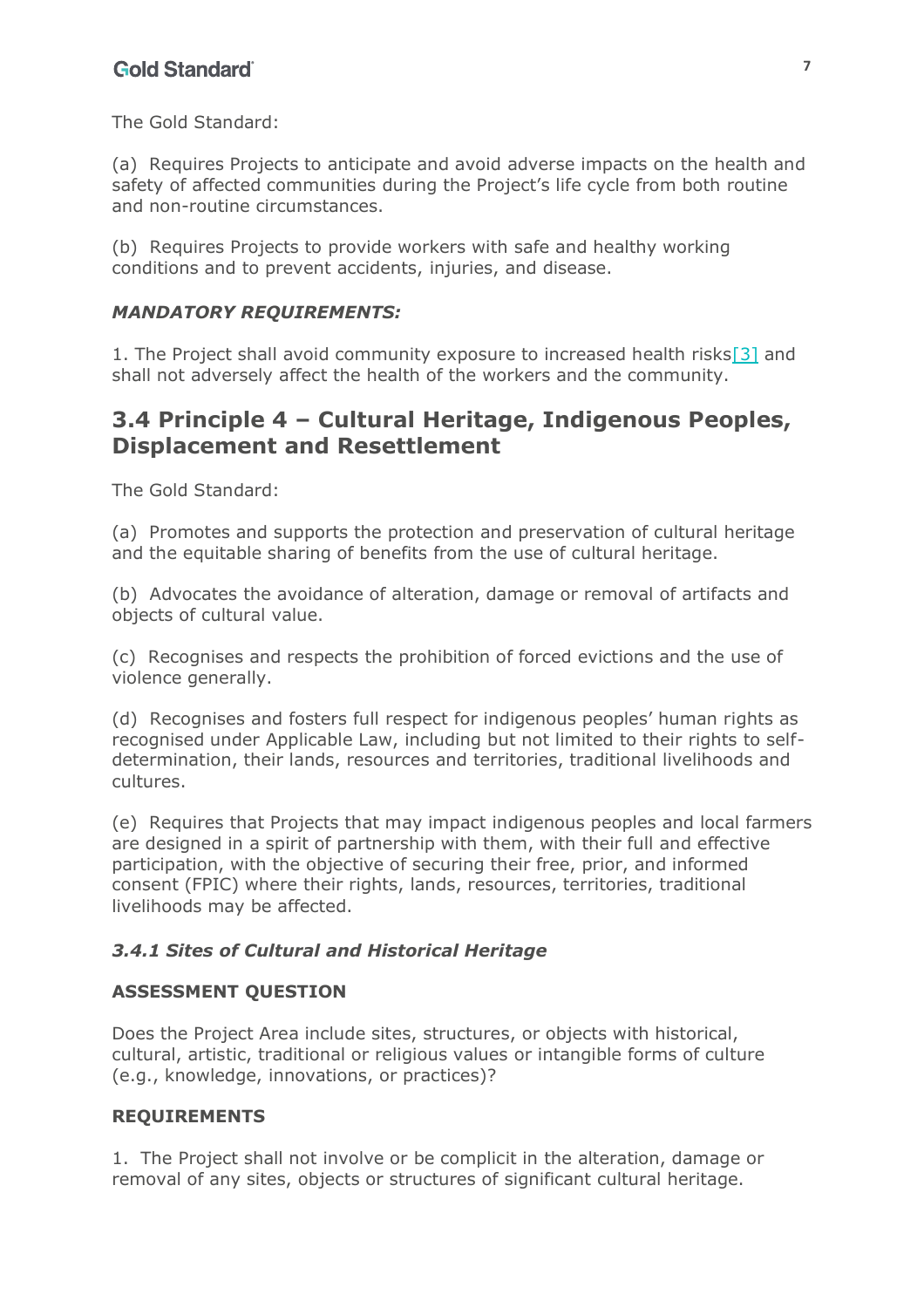2. Where a Project proposes to utilise Cultural Heritage, including the knowledge, innovations, or practices of local communities, affected communities shall be informed of:

- (a) Their rights under Applicable Law,
- (b) The scope and nature of the proposed commercial development; and
- (c) The potential consequences of such development.

3. The Project shall provide for equitable sharing of benefits from commercialisation of such knowledge, innovation, or practice, consistent with their customs and traditions.

4. The opinions and recommendations of an Expert Stakeholder shall be sought and demonstrated as being included in the Project design.

## *3.4.2 Forced Eviction and Displacement*

#### **ASSESSMENT QUESTION**

Does the Project require or cause the physical or economic relocation of peoples (temporary or permanent, full or partial)?

#### **REQUIREMENTS**

1. The Project shall not involve and shall not be complicit in the involuntary relocation of people.

2. Projects shall avoid physical (i.e., relocation or loss of shelter) and economic displacement (i.e., loss of assets or access to assets that leads to loss of income sources or means of livelihood), and mitigate displacement impacts on displaced persons and host communities when displacement cannot be avoided. In such cases, the Project shall integrate into the Project documentation a Resettlement Action Plan or Livelihood Action Plan as appropriate. Please refer to UNDP Standard 5: Displacement and Resettlement requirements for further details in this regard.

3. The opinions and recommendations of an Expert Stakeholder shall be sought and demonstrated as being included in the Project design.

#### *3.4.3 Land Tenure and Other Rights*

#### **ASSESSMENT QUESTION**

1. Does the Project require any change to land tenure arrangements and/or other rights?

2. For Projects involving land-use tenure, are there any uncertainties with regards land tenure, access rights, usage rights or land ownership?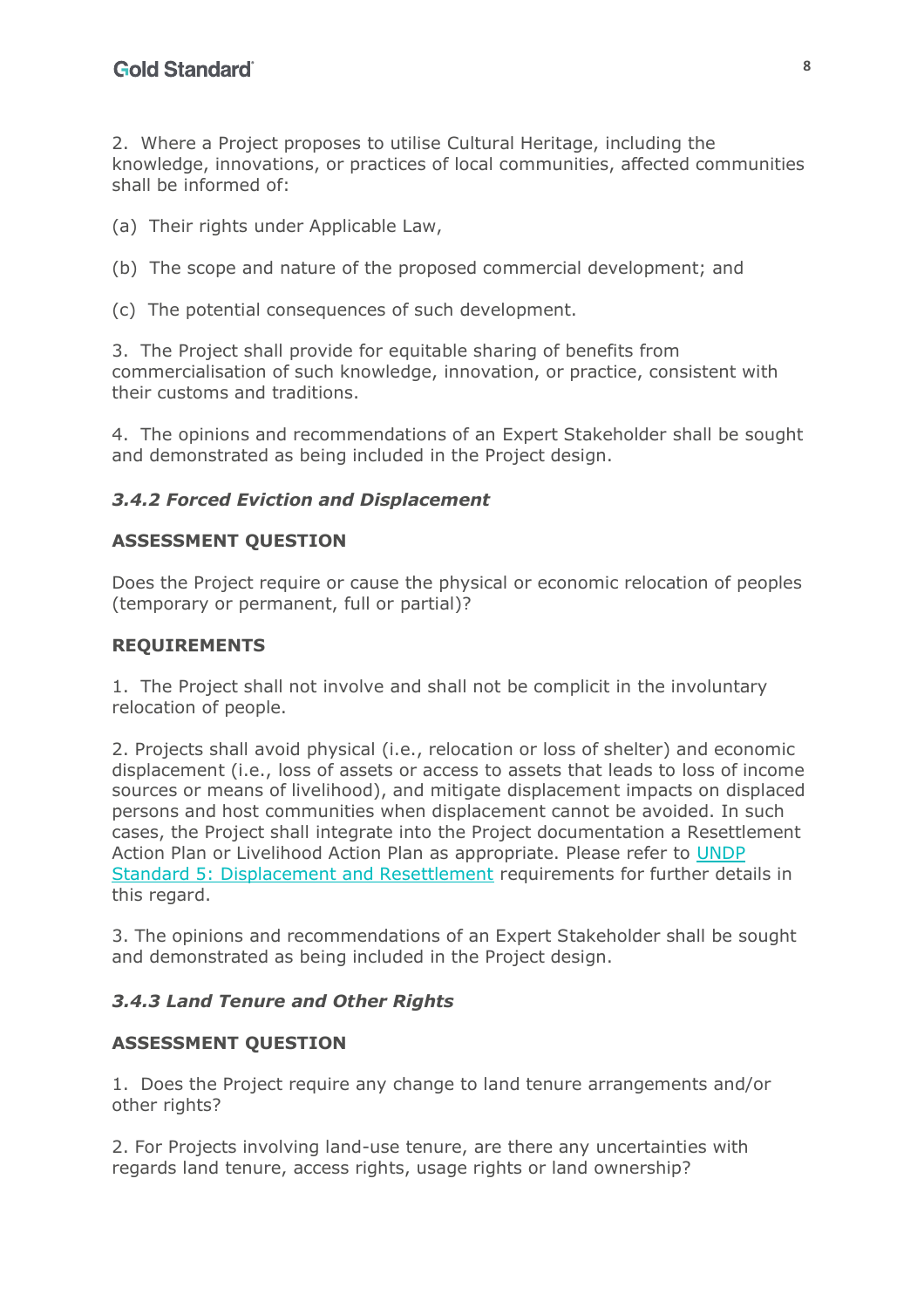Examples include, but are not limited to water access rights, community-based property rights and customary rights.

#### **REQUIREMENTS**

1. The Project Developer shall identify all such sites/matters potentially affected by the Project. For all such sites/matters identified the Project shall respect and safeguard:

- (a) Legal rights, or
- (b) Customary rights, or

(c) Special cultural, ecological, economic, religious or spiritual significance of people shall be demonstrably promoted/protected.

2. Changes in legal arrangements must be in line with relevant law and regulation and must be carried out in strict adherence with such laws. All legal disputes must be resolved prior to Project being carried out in such areas. All such changes must be demonstrated as having been agreed with free, prior and informed consent.

3. The Project Developer must hold uncontested land title for the entire Project Boundary to complete Project Design Certification.

4. The opinions and recommendations of an Expert Stakeholder shall be sought and demonstrated as being included in the Project design.

#### <span id="page-8-0"></span>*3.4.4 Indigenous People[s\[4\]](#page-22-0)*

#### **ASSESSMENT QUESTION**

Are indigenous peoples present in or within the area of influence of the Project and/or is the Project located on land/territory claimed by indigenous peoples?

#### **REQUIREMENTS**

1. The Project Developer shall identify all communities of Indigenous Peoples within the Project area of influence who may be affected directly or indirectly by the Project.

2. The Project Developer shall recognise and respect the indigenous people's collective rights to own, use, and develop and control the lands, resources and territories that they have traditionally owned, occupied or otherwise used or acquired, including lands and territories for which they do not yet possess title.

3. The Project Developer shall respect, protect, conserve and shall not take the cultural, intellectual, religious and spiritual property of indigenous peoples without their free, prior and informed consent.

4. The Project Developer shall ensure that the indigenous people are provided with the equitable sharing of benefits to be derived from utilisation and/or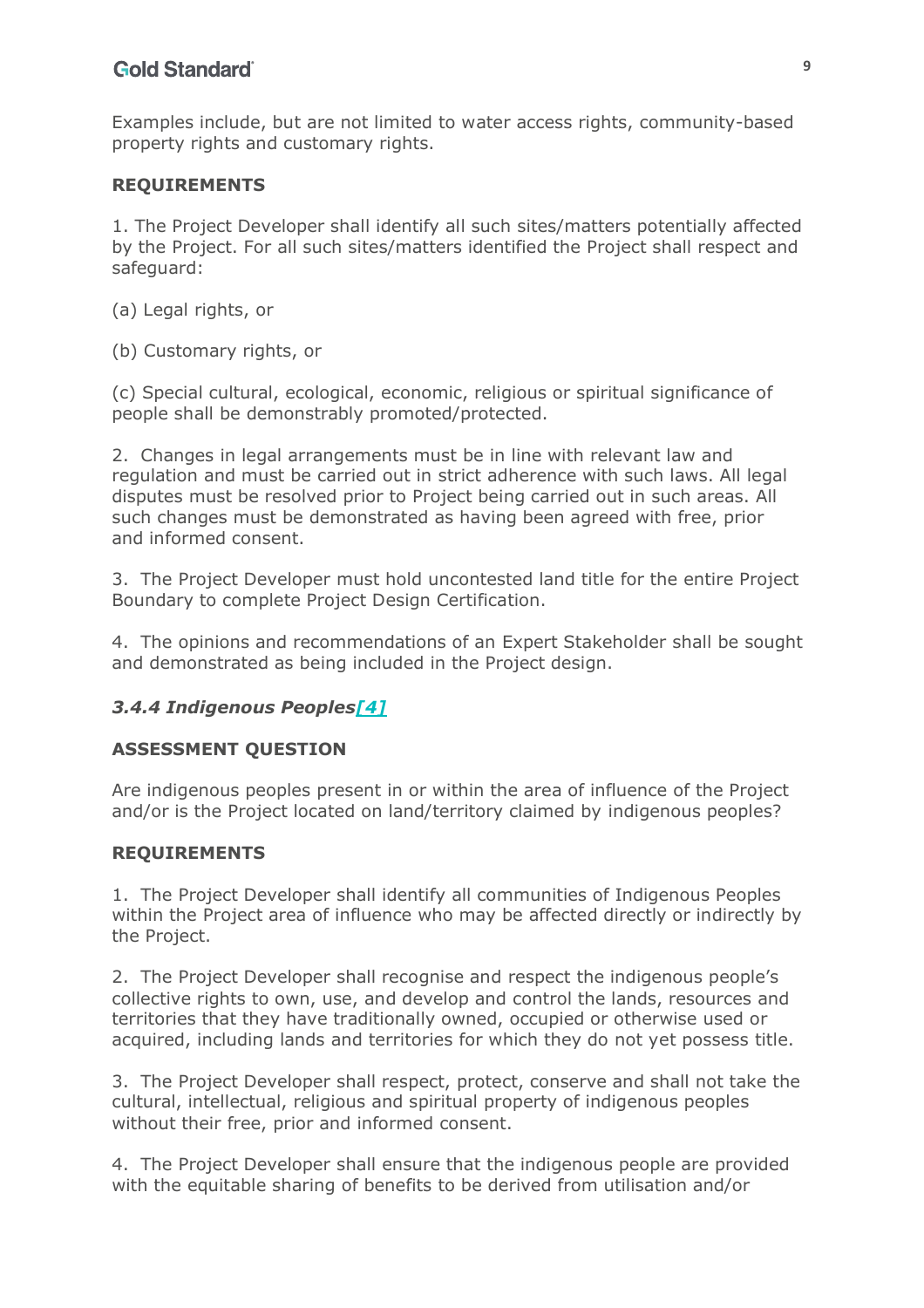commercial development of natural resources on lands and territories or use of their traditional knowledge and practices by the Project. This shall be done in a manner that is culturally appropriate and inclusive and that does not impede land rights or equal access to basic services including health services, clean water, energy, education, safe and decent working conditions and housing.

5. The opinions and recommendations of an Expert Stakeholder shall be sought and demonstrated as being included in the Project design.

# **3.5 Principle 5 – Corruption**

The Gold Standard:

(a) Does not recognise Projects that engage in, contribute to or reinforce corruption of any kind.

## *MANDATORY REQUIREMENTS*

1. The Project shall not involve, be complicit in or inadvertently contribute to or reinforce corruption or corrupt Projects.

# **3.6 Principle 6 – Economic Impacts**

The Gold Standard:

(a) Promotes equitable, sustainable economic growth and stability and Projects that are appropriate and considerate of the economic situation in which they are developed.

(b) Requires Projects to respect and promote worker's rights, to promote the right to decent work, fair treatment, non-discrimination, and equal opportunity for workers, and to avoid the use of forced labour and child labour.

(c) Prioritises appropriate and properly considered local employment and procurement wherever possible.

## *3.6.1 Labour Rights*

#### **REQUIREMENTS**

1. The Project Developer shall ensure that there is no forced labour and that all employment is in compliance with national labour and occupational health and safety laws, with obligations under international law, and consistency with the principles and standards embodied in the International Labour Organization (ILO) fundamental conventions. Where these are contradictory and a breach of one or other cannot be avoided, then guidance shall be sought from Gold Standard.

2. Workers shall be able to establish and join labour organisations.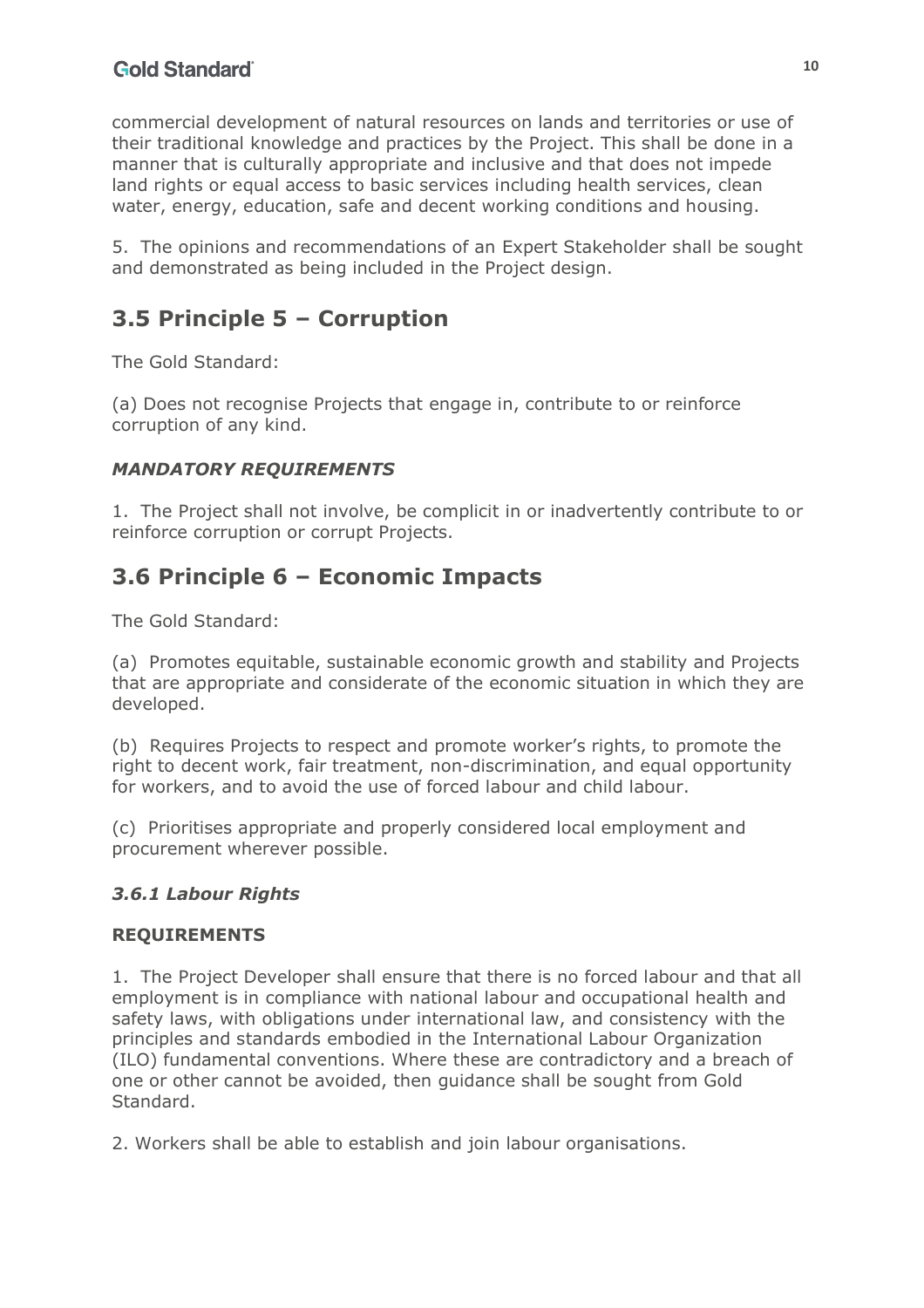3. Working agreements with all individual workers shall be documented and implemented. These shall at minimum comprise:

(a) Working hours (must not exceed 48 hours per week on a regular basis), AND

(b) Duties and tasks, AND

(c) Remuneration (must include provision for payment of overtime), AND

(d) Modalities on health insurance, AND

(e) Modalities on termination of the contract with provision for voluntary resignation by employee, AND

(f) Provision for annual leave of not less than 10 days per year, not including sick and casual leave.

4. The Project Developer shall justify that the employment model applied is locally and culturally appropriate.

5. Child labour, as defined by the ILO Minimum Age Convention is not allowed. The Project Developer shall use adequate and verifiable mechanisms for age verification in recruitment procedures. Exceptions are children for work on their families' property as long as:

(a) Their compulsory schooling (minimum of 6 schooling years) is not hindered, AND

(b) The tasks they perform do not harm their physical and mental development, AND

(c) The opinions and recommendations of an Expert Stakeholder shall be sought and demonstrated as being included in the Project design.

6. The Project Developer shall ensure the use of appropriate equipment, training of workers, documentation and reporting of accidents and incidents, and emergency preparedness and response measures.

## *3.6.2 Negative Economic Consequences*

#### **REQUIREMENTS**

1. The Project Developer shall demonstrate the financial sustainability of the Projects implemented, also including those that will occur beyond the Project Certification period.

2. The Projects shall consider economic impacts and demonstrate a consideration of potential risks to the local economy and how these have been taken into account in Project design, implementation, operation and after the Project. Particular focus shall be given to vulnerable and marginalised social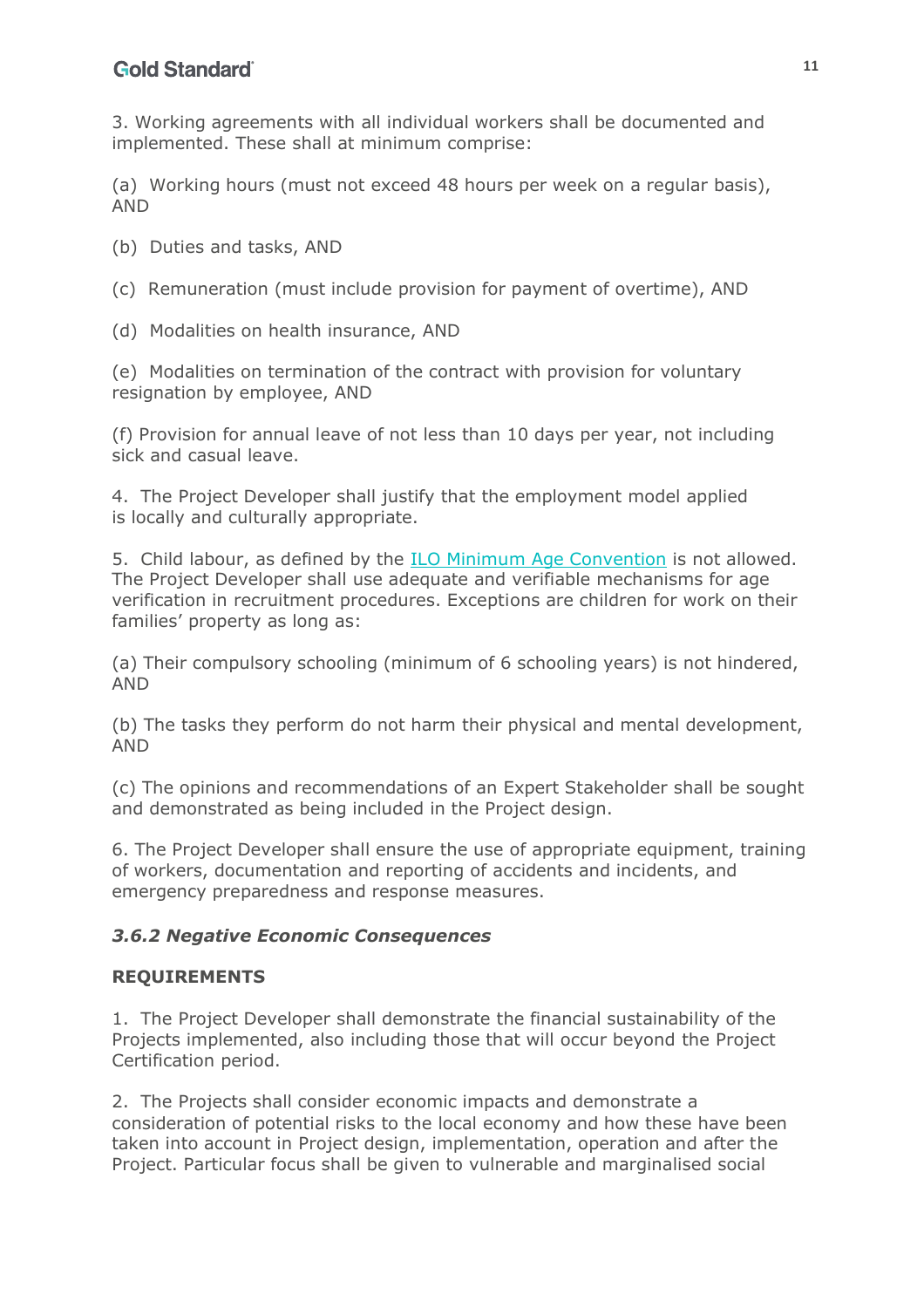groups in targeted communities and that benefits are socially-inclusive and sustainable.

# <span id="page-11-0"></span>**4.0 ENVIRONMENTAL & ECOLOGICAL SAFEGUARDING PRINCIPLES AND REQUIREMENTS**

The Gold Standard:

(a) Promotes Climate Security (mitigation and adaptation) and Sustainable Development.

(b) Promotes sustainable management, protection, conservation, maintenance and rehabilitation of natural habitats and their associated biodiversity and ecosystem functions.

(c) Requires a precautionary approach to natural resource conservation and avoids negative environmental impacts.

# **4.1 Principle 1 – Climate and Energy**

## *4.1.1 Emissions*

## **ASSESSMENT QUESTION**

Will the Project increase greenhouse gas emissions over the Baseline Scenario?

## **REQUIREMENTS**

1. Projects shall not increase greenhouse gas emissions over the Baseline Scenario unless this is specifically allowed within Activity Requirements or Gold Standard Approved Methodologies.

## *4.1.2 Energy Supply*

## **ASSESSMENT QUESTION**

Will the Project use energy from a local grid or power supply (i.e., not connected to a national or regional grid) or fuel resource (such as wood, biomass) that provides for other local users?

## **REQUIREMENTS**

1. The Project shall not affect the availability and reliability of energy supply to other users.

# **4.2 Principle 2 – Water**

## *4.2.1 Impact on Natural Water Patterns/Flows*

## **ASSESSMENT QUESTION**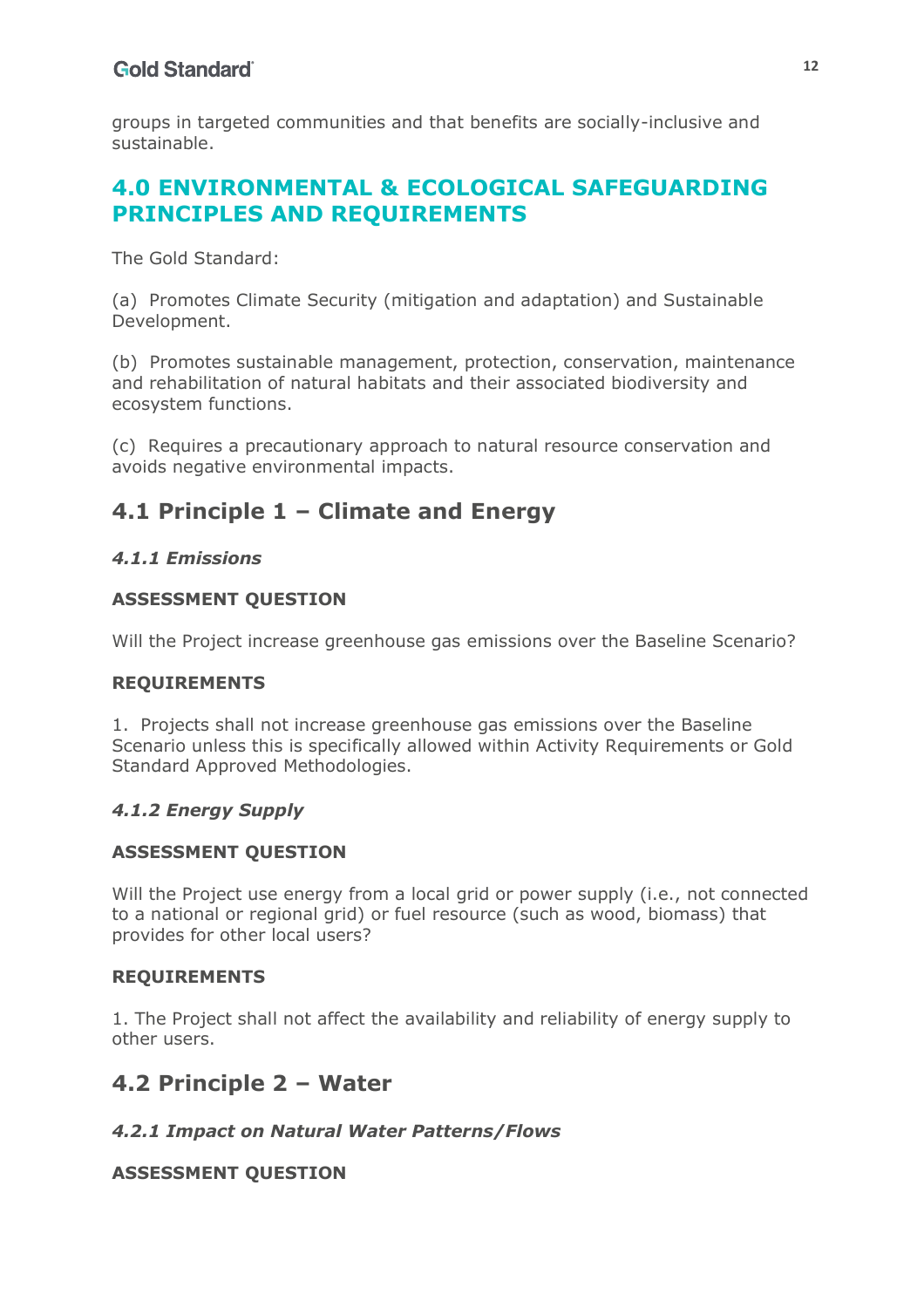Will the Project affect the natural or pre-existing pattern of watercourses, ground-water and/or the watershed(s) such as high seasonal flow variability, flooding potential, lack of aquatic connectivity or water scarcity?

## **REQUIREMENTS**

1. The opinions and recommendations of an Expert Stakeholder (or multiple experts if appropriate) shall be sought and demonstrated as being included in the Project design and Monitoring Plan.

2. The Project shall ensure that water resources are conserved. For surface waters this means:

(a) Maintaining credible environmental flows demonstrated by providing a verifiable calculation demonstrating that conservation is maintained at a level as advised by the independent Expert Stakeholder, and

(b) Ensuring that waste water discharged is of a high enough standard to allow beneficial reuse. For ground water this means limiting abstractions to levels less than or equal to rates of recharge. Managed aquifer recharge may be used to conserve groundwater resources.

Sources: Historical records, ongoing monitoring and reporting through data logging of physical measurements, online sources, government data.

Methods: Quantitative documentation of all sources and volumes of water abstractions. Use of weirs and gauges, flow meters, pump energy consumption, transpiration rates, government data, remote sensing.

3. At each Performance Certification the Project shall assess whether it is in an area of physical water stress or scarcity:

Sources: Aqueduct, GWSP Digital water Atlas, Water Risk Filter, WBCSD Global Water Tool, Water Stress Index Maplecroft, Water Scarcity Index Pfister or other recognised tools.

Method: An analysis of the water scarcity within the Project's physical area of influence (e.g., basin, watershed) and impacts Monitoring frequency. The Project shall provide verifiable evidence of water stress experienced in the basin(s) in which the Project is active, and demonstrate that consumption of water by the Project (over Baseline) is negligible or will bring positive impacts or, at minimum, not increase the overall annual basin stress.

4. The risk(s) of the Project negatively impacting the catchment shall be assessed and addressed to ensure its ongoing, long-term viability and impact on surrounding social-economic and environmental assets.

Sources: Mapping tools, or other appropriate nationally recognised tools.

Methods: Online tools, engineering or physical assessment. Use historical flow records, land use records, and verbal or written surveys with local agencies and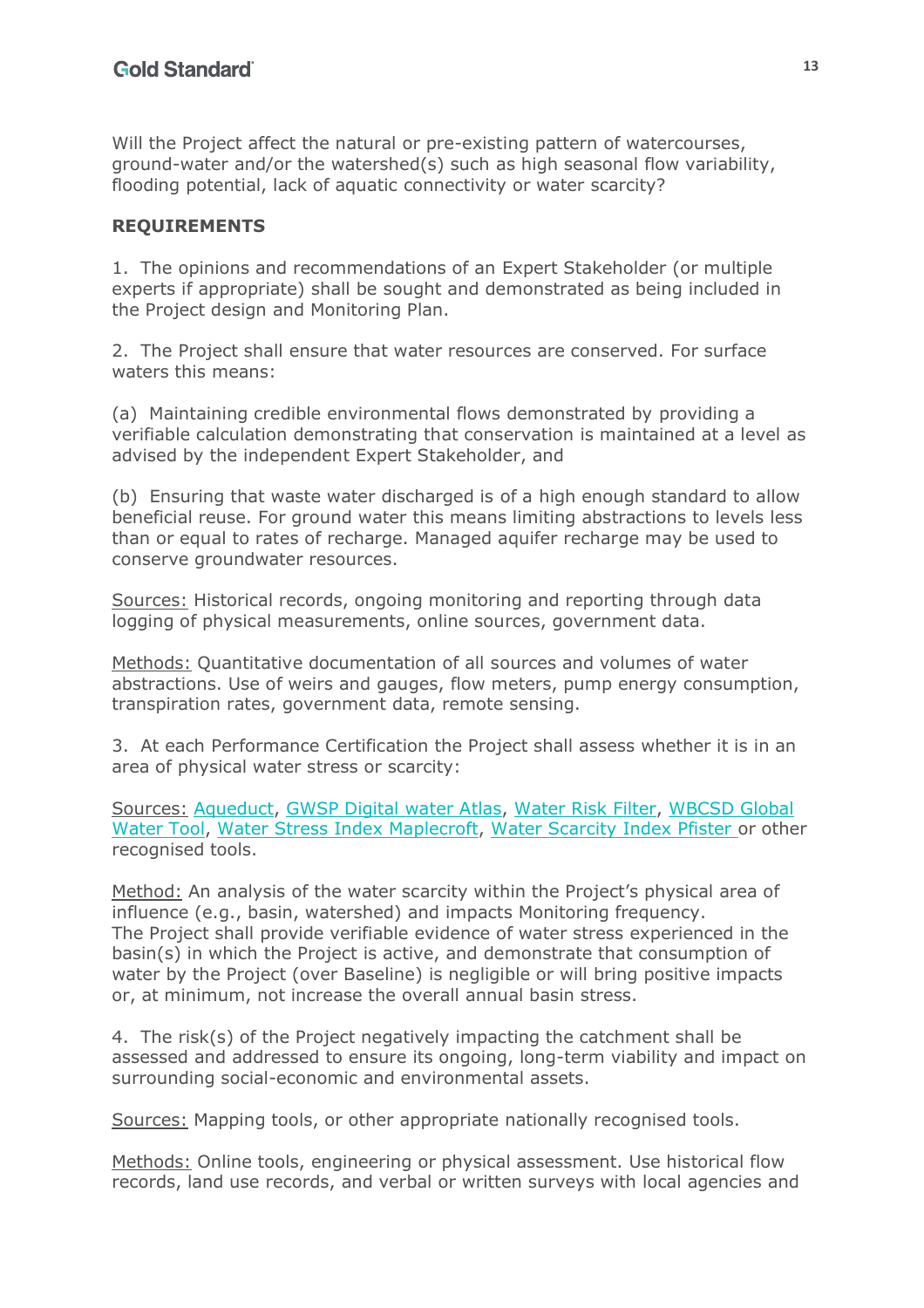residents. Examination of longitudinal and lateral conductivity to check connectivity of flows, including vertical connectivity (i.e., sufficient flows or dead zones).

5. Where the Project is involved in abstraction from water resources required to support biodiversity and other ecosystem services, an eflow assessment consistent with good practice, including a modern method outlined in one of the key references listed below must be undertaken. Alternatively, where local, national or regional regulation exists or where alternative approaches may be more appropriate then these may be put forward to Gold Standard for approval. Where environmental flow assessments are impractical, the Project is required to demonstrate that the flow rate and variability is maintained from the abstracted water resource. A verifiable calculation shall be provided for each water source demonstrating total flow rates do not fall below levels that are contextually appropriate, as advised by an independent Expert Stakeholder.

*Table 1: Methods for environmental flows assessment*

| 1. | ENVIRONMENTAL FLOWS: SAVING RIVERS IN THE THIRD MILLENNIUM, by<br>A.H. Arthington. 2012. University of California Press: Berkeley, 424.<br>URL: http://onlinelibrary.wiley.com/doi/10.1002/rra.2635/full                                                                                                                                                                                                                                                                                                                                                             |
|----|----------------------------------------------------------------------------------------------------------------------------------------------------------------------------------------------------------------------------------------------------------------------------------------------------------------------------------------------------------------------------------------------------------------------------------------------------------------------------------------------------------------------------------------------------------------------|
| 2. | THE ECOLOGICAL LIMITS OF HYDROLOGIC ALTERATION (ELOHA): A NEW<br>FRAMEWORK FOR DEVELOPING REGIONAL ENVIRONMENTAL FLOW<br>STANDARDS. Poff, N. L., Richter, B. D., Arthington, A. H., Bunn, S. E.,<br>Naiman, R. J., Kendy, E., Acreman, M., Apse, C., Bledsoe, B. P., Freeman, M.<br>C., Henriksen, J., Jacobson, R. B., Kennen, J. G., Merritt, D. M., O'keeffe, J. H.,<br>Olden, J. D., Rogers, K., Tharme, R. E., and Warner, A. 2010. Freshwater<br>Biology 55, 147-170.<br>URL: http://onlinelibrary.wiley.com/doi/10.1111/j.1365-<br>2427.2009.02204.x/abstract |
| 3. | A GLOBAL PERSPECTIVE ON ENVIRONMENTAL FLOW ASSESSMENT:<br>EMERGING TRENDS IN THE DEVELOPMENT AND APPLICATION OF<br>ENVIRONMENTAL FLOW METHODOLOGIES FOR RIVERS; Tharme, R. (2003),<br>River Research and Application. Volume 19, Issue 5-6, Pages 397-441<br>URL: http://onlinelibrary.wiley.com/doi/10.1002/rra.736/abstract                                                                                                                                                                                                                                        |
| 4. | A PRESUMPTIVE STANDARD FOR ENVIRONMENTAL FLOW PROTECTION;<br>Richter, B. D., Davis, M. M., Apse, C., & Konrad, C. 2012. River Research and<br>Application. Volume 28, Issue 8, Pages 1312-1321<br>URL: http://onlinelibrary.wiley.com/doi/10.1002/rra.1511/abstract                                                                                                                                                                                                                                                                                                  |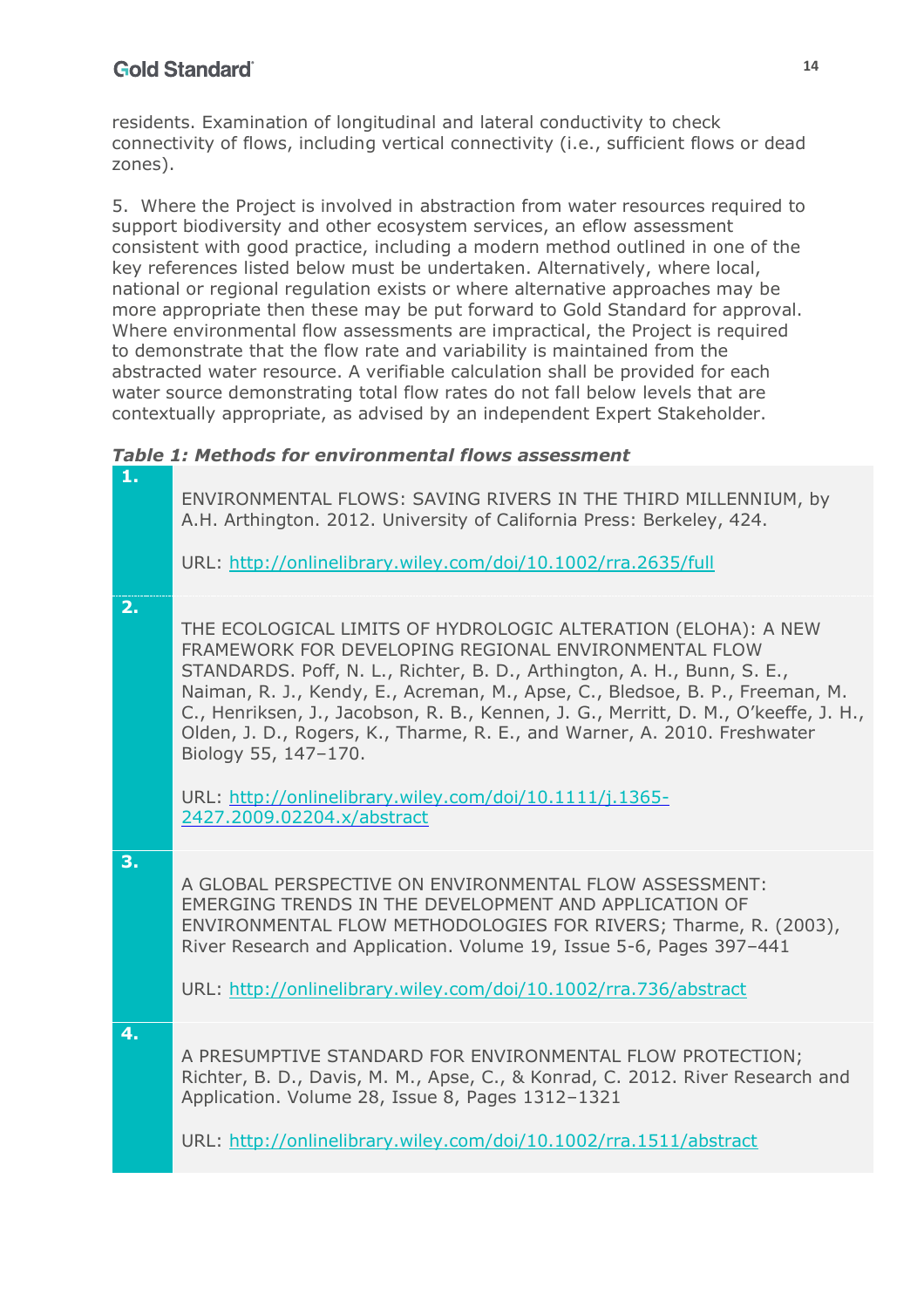## *4.2.2 Erosion and/or Water Body Instability*

## **ASSESSMENT QUESTION**

1. Could the Project directly or indirectly cause additional erosion and/or water body instability or disrupt the natural pattern of erosion? If 'Yes' or 'Potentially' proceed to question 2.

2. Is the Project's area of influence susceptible to excessive erosion and/or water body instability?

## **REQUIREMENTS**

1. The risk of the Project negatively impacting the catchment and risks impacting Project success shall be assessed and addressed to ensure its ongoing, long-term viability and impact on surrounding social-economic and environmental assets through an assessment of the sensitivity of physical area of influence due to low percentage of impervious cover in a Project's physical area of influence (e.g., basin, catchment), susceptibility to erosion and water body instability, and lack of terrestrial habitat connectivity.

Sources: Mapping tools, or other appropriate nationally recognised tools, academic or published studies on the relevant area.

Methods: Online tools, visual inspection, engineering or physical assessment. Use historical land use records, aerial photographs, and verbal or written surveys with local agencies and residents. Characterisation of geomorphology of water bodies.

2. The Project shall demonstrate that measures to ensure soil protection and minimised erosion are in place prior to the commencement of the Project.

3. The Project shall demonstrate that measures will be undertaken to ensure that surface and ground waters are protected from the impact of erosion are in place prior to the commencement of the Project.

4. Measures shall be incorporated to reduce soil erosion on slopes (e.g., hedge and tree rows, natural terracing, infiltration strips, permanent ground cover). For these measures the concept of the effective slope length shall be taken into account.

5. Impact shall be reassessed at a frequency appropriate to the context of the ecosystem affected. The monitoring approach and frequency shall be justified by reference to natural patterns and variations.

6. Where the Project takes place in a water scarce or water stressed area (see Assessment Question 4.2.1), the opinions and recommendations of an Expert Stakeholder shall be sought and demonstrated as being considered and incorporated into the Project design.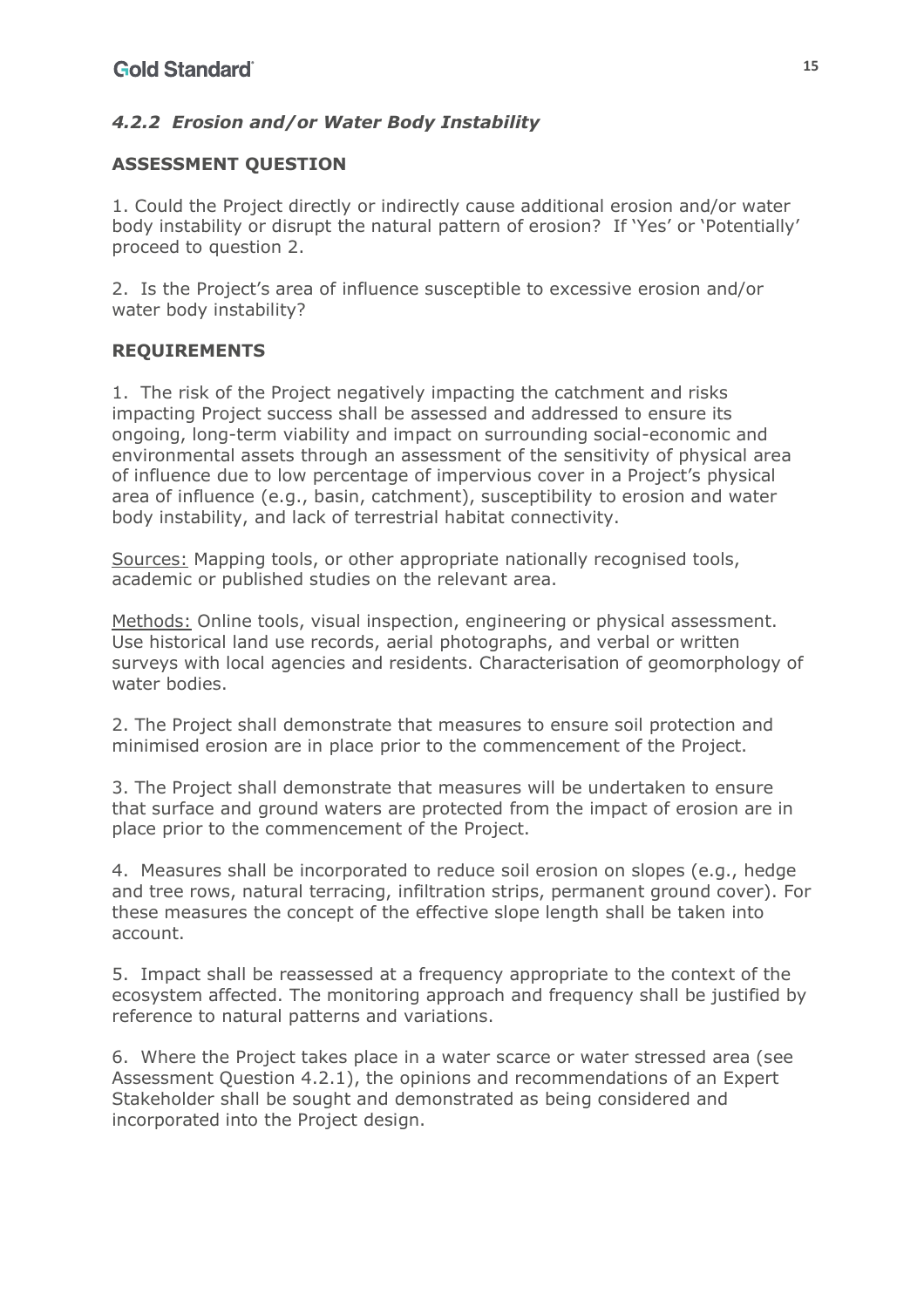# **4.3 Principle 3 – Environment, ecology and land use**

## *4.3.1 Landscape Modification and Soil*

### **ASSESSMENT QUESTION**

Does the Project involve the use of land and soil for production of crops or other products?

### **REQUIREMENTS**

1. The Project shall identify the functions and services provided by the landscape and demonstrate no net degradation in existing landscape function and services.

2. To ensure healthy soils the following aspects shall be identified and appropriate measures shall be put in place to protect them:

- Soil types, AND
- Biota, AND
- Erosion

3. Measures shall be incorporated to minimise soil degradation (e.g., through crop rotation, composting, no use of heavy machinery, use of N-fixing plants, reduced tillage, no use of ecologically harmful substances).

4. Projects that involve the production, harvesting, and/or management of living natural resources by small-scale landholders and/or local communities shall adopt the appropriate and culturally sensitive sustainable resource management practices.

## *4.3.2 Vulnerability to Natural Disaster*

## **ASSESSMENT QUESTION**

Will the Project be susceptible to or lead to increased vulnerability to wind, earthquakes, subsidence, landslides, erosion, flooding, drought or other extreme climatic conditions?

#### **REQUIREMENTS**

1. The Project shall avoid or minimise the exacerbation of impacts caused by natural or man-made hazards, such as landslides or floods that could result from land use changes due to Projects. The Project Developer shall include mitigation measures (if possible), the emergency preparedness plan and response strategies. The Project Developer shall disclose appropriate information about emergency preparedness and response Projects, resources, and responsibilities to affected communities.

#### *4.3.3 Genetic Resources*

#### **ASSESSMENT QUESTION**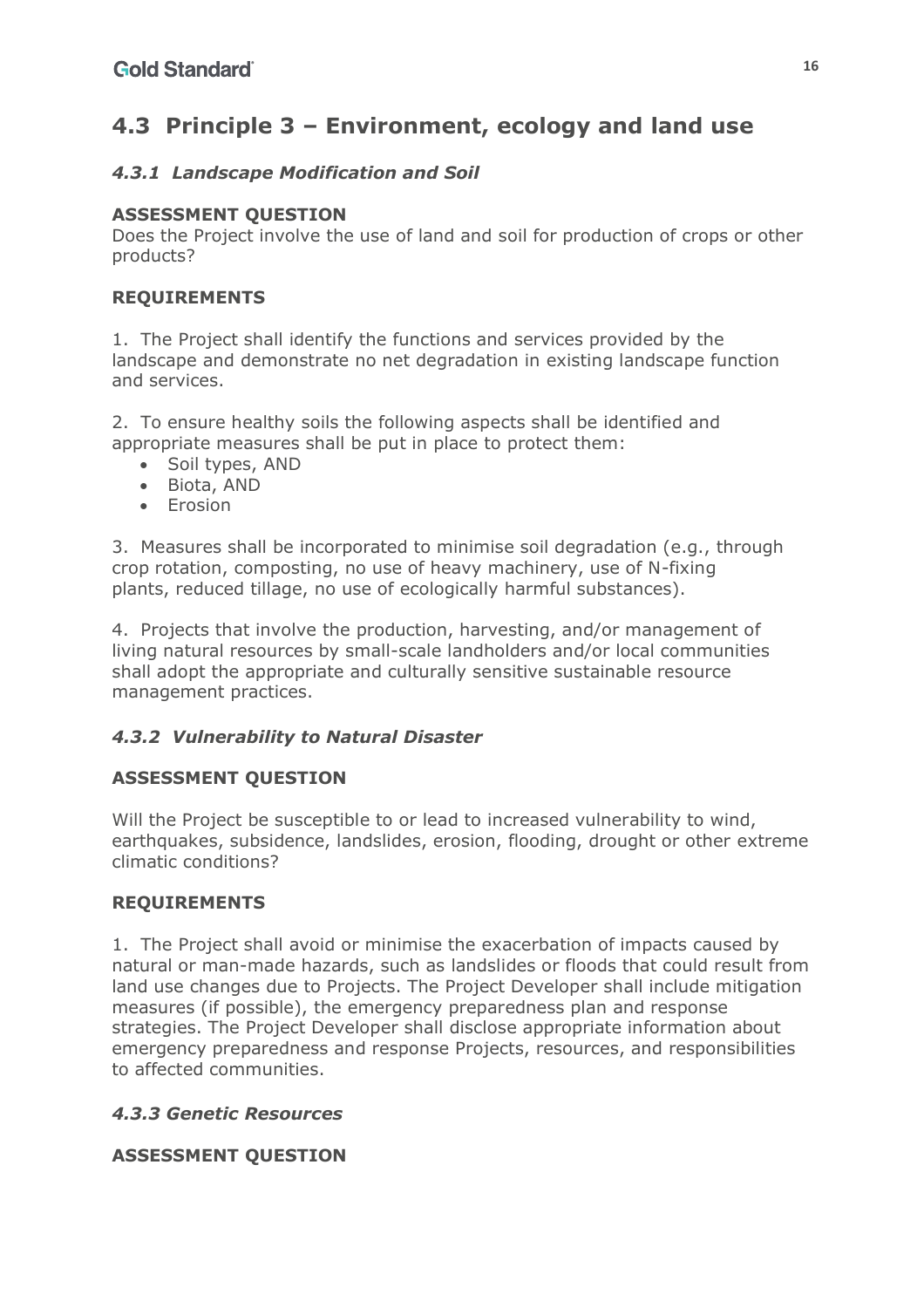Could the Project be negatively impacted by the use of genetically modified organisms or GMOs (e.g., contamination, collection and/or harvesting, commercial development)?

#### **REQUIREMENTS**

<span id="page-16-0"></span>1. Projects involving the use of GMO[s\[5\]a](#page-22-1)re not eligible for Gold Standard Project Design Certification.

2. An assessment for the risk of GMO contamination from outside the Project area and reasonable and appropriate counter measures should be taken.

### *4.3.4 Release of pollutants*

### **ASSESSMENT QUESTION**

Could the Project potentially result in the release of pollutants to the environment?

#### **REQUIREMENTS**

<span id="page-16-2"></span><span id="page-16-1"></span>1. The Project shall avoid the release of pollutants  $[6]$ . This applies to the release of pollutants to air, water, and land due to routine, non-routine and accidental circumstance[s\[7\].](#page-22-3)

2. The Project Developer shall ensure that pollution prevention and control technologies and practices consistent with national regulation or international good practice are applied during the Project life cycle.

3. All potential pollution sources that may result from the Project that cause the degradation of the quality of soil, air, surface and groundwater within the Project's area of influence shall be identified. Appropriate mitigation measures and monitoring shall be implemented to ensure the protection of resources.

Sources: Historical records, ongoing monitoring and reporting through data logging of physical measurements, online sources, government data.

Methods: Quantitative documentation of all sources and volumes of water abstractions. Use of weirs and gauges, flow meters, pump energy consumption, transpiration rates, government data.

4. The Project Developer shall provide explanation to support answer including sources and methods used, reasons for choice of sources and methods, estimation of impact, etc.

#### *4.3.5 Hazardous and Non-hazardous Waste*

#### **ASSESSMENT QUESTION**

Will the Project involve the manufacture, trade, release, and/ or use of hazardous and non-hazardous chemicals and/or materials?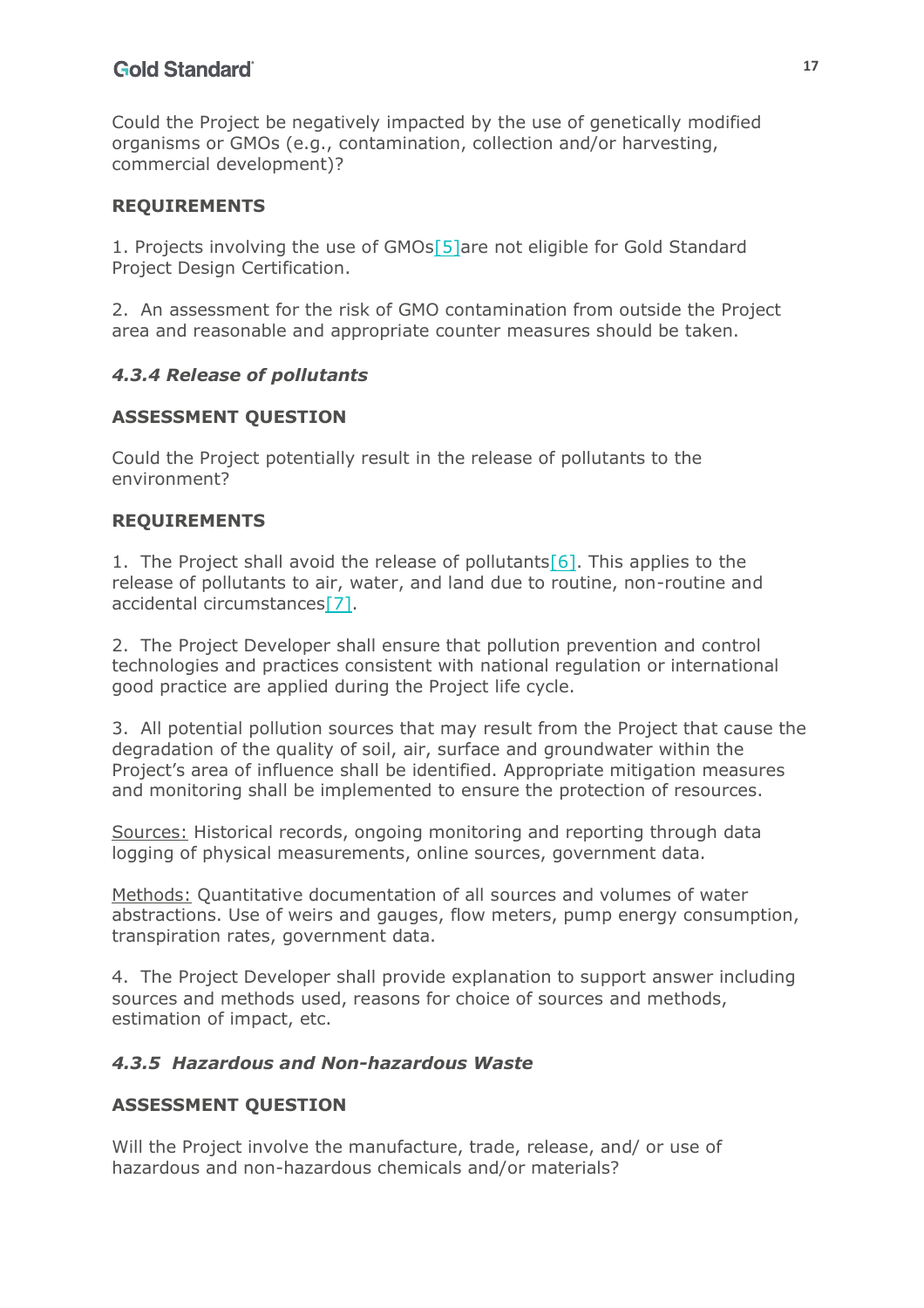## **REQUIREMENTS**

1. Projects shall avoid or, when avoidance is not feasible, minimize and control release of hazardous materials resulting from their production, transportation, handling, storage and use in the Project. Where avoidance is not possible, the health risks, including potential differentiated effects on men, women and children, of the potential use of hazardous materials shall be addressed appropriately.

2. Projects shall consider the use of less hazardous substitutes for such chemicals and materials and will avoid the manufacture, trade, and use of chemicals and hazardous materials subject to international bans or phase-outs due to their high toxicity to living organisms, environmental persistence, potential for bioaccumulation, or potential for depletion of the ozone layer<sup>[8]</sup>.

3. All sources of waste and waste products shall be identified and classified. Waste products include amongst others:

- <span id="page-17-0"></span>• Chemical wastes, AND
- Containers, AND
- Fuels and oils, AND
- Human waste, AND
- Rubbish (including metals, plastics, organic and paper products), AND
- Abandoned buildings, machinery or equipment.

4. Where waste generation may not be avoided, the Project shall reduce the generation of waste, and recover and reuse waste in a manner that is safe for human health and the environment.

5. Where waste may not be recovered or reused, it shall be treated, destroyed, or disposed of in an environmentally sound manner that includes the appropriate control of emissions and residues resulting from the handling and processing of the waste material.

<span id="page-17-2"></span><span id="page-17-1"></span>6. If the generated waste is considered hazardous [9], reasonable alternatives for its environmentally sound disposal will be adopted while adhering to the limitations applicable to its transboundary movement $[10]$ .

7. The Project shall not make use of chemicals or materials subject to international bans or phase-outs. For example, DDT, PCBs and other chemicals listed in international conventions such as the Stockholm Conventions on Persistent Organic Pollutants or the Montreal Protocol.

## *4.3.6 Pesticides & Fertilisers*

#### **ASSESSMENT QUESTION**

Will the Project involve the application of pesticides and/or fertilisers?

## **REQUIREMENTS**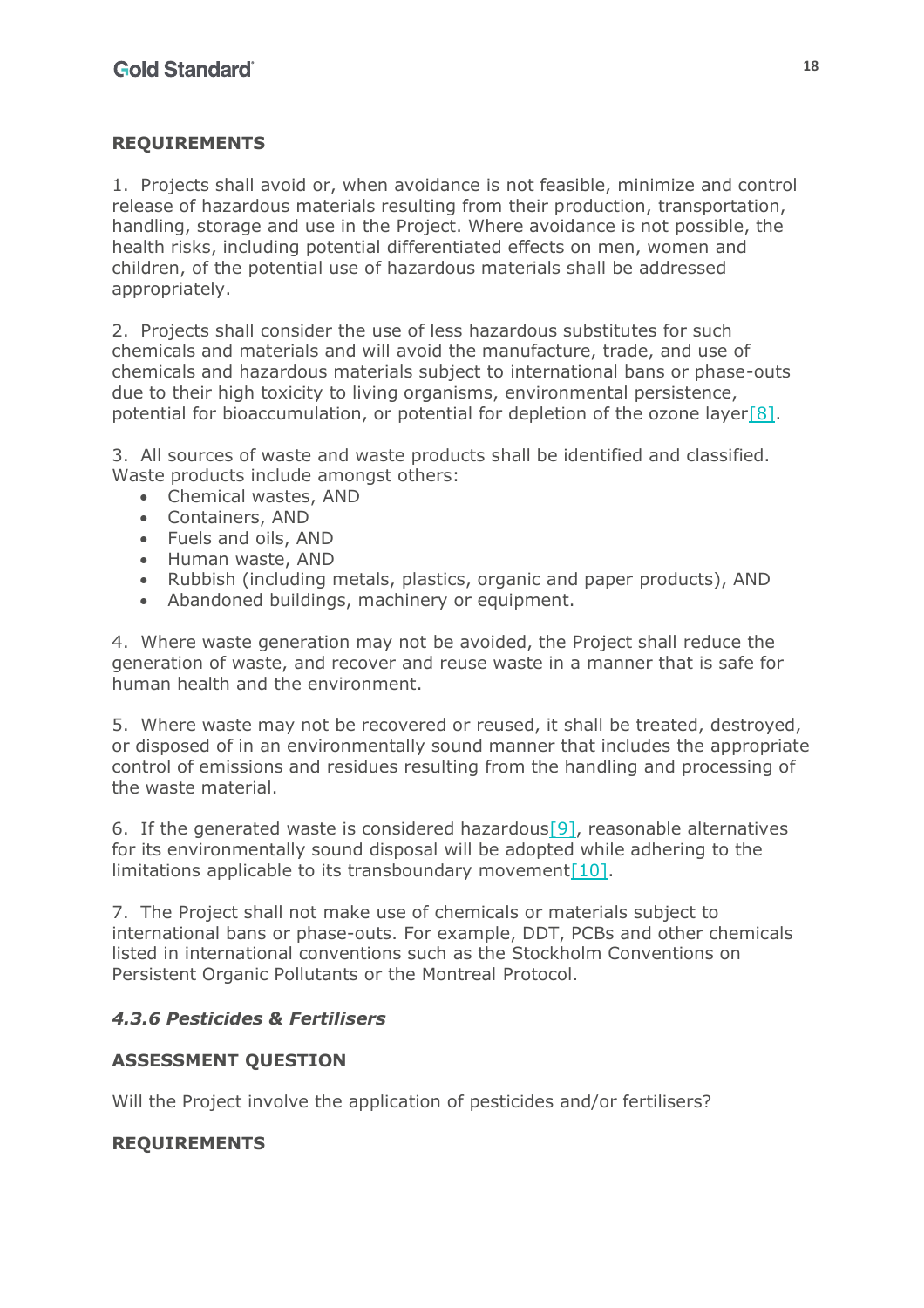1. Projects involving pest management, the integrated pest management (IPM) and /or integrated vector management (IVM) approaches shall be adopted and aim to reduce reliance on chemical pesticides.

2. The health and environmental risks associated with pest management should be minimised with support, as needed, to institutional capacity development, to help regulate and monitor the distribution and use of pesticides and enhance the application of integrated pest management.

3. When Projects include pest management or the use of pesticides, pesticides that are low in human toxicity, known to be effective against the target species and have minimal effects on non-target species and the environment shall be selected.

4. There shall be a 'Chemical Pesticides Policy' that is documented, implemented and regularly updated. This policy shall include at a minimum:

(a) Provisions for safe transport, storage, handling and application, AND

(b) Provisions for emergency situations.

5. The Project Developer shall not purchase, store, manufacture, trade or use products that fall in Classes IA (extremely hazardous) and IB (highly hazardous) of the World Health Organization Recommended Classification of Pesticides by Hazard.

6. Fertilisers shall be avoided, or their use shall be minimised and justified. If the aerial application of fertiliser is used, then measures shall be put in place to prevent drift.

## *4.3.7 Harvesting of Forests*

#### **ASSESSMENT QUESTION**

Will the Project involve the harvesting of forests?

#### **REQUIREMENTS**

1. The Project shall:

(a) Enhance the sustainable management of forests, including the application of independent, credible certification for commercial, industrial-scale timber harvesting, AND

(b) Maintain or enhance biodiversity and ecosystem functionality in areas where improved forest management is undertaken.

## *4.3.8 Food*

#### **ASSESSMENT QUESTION**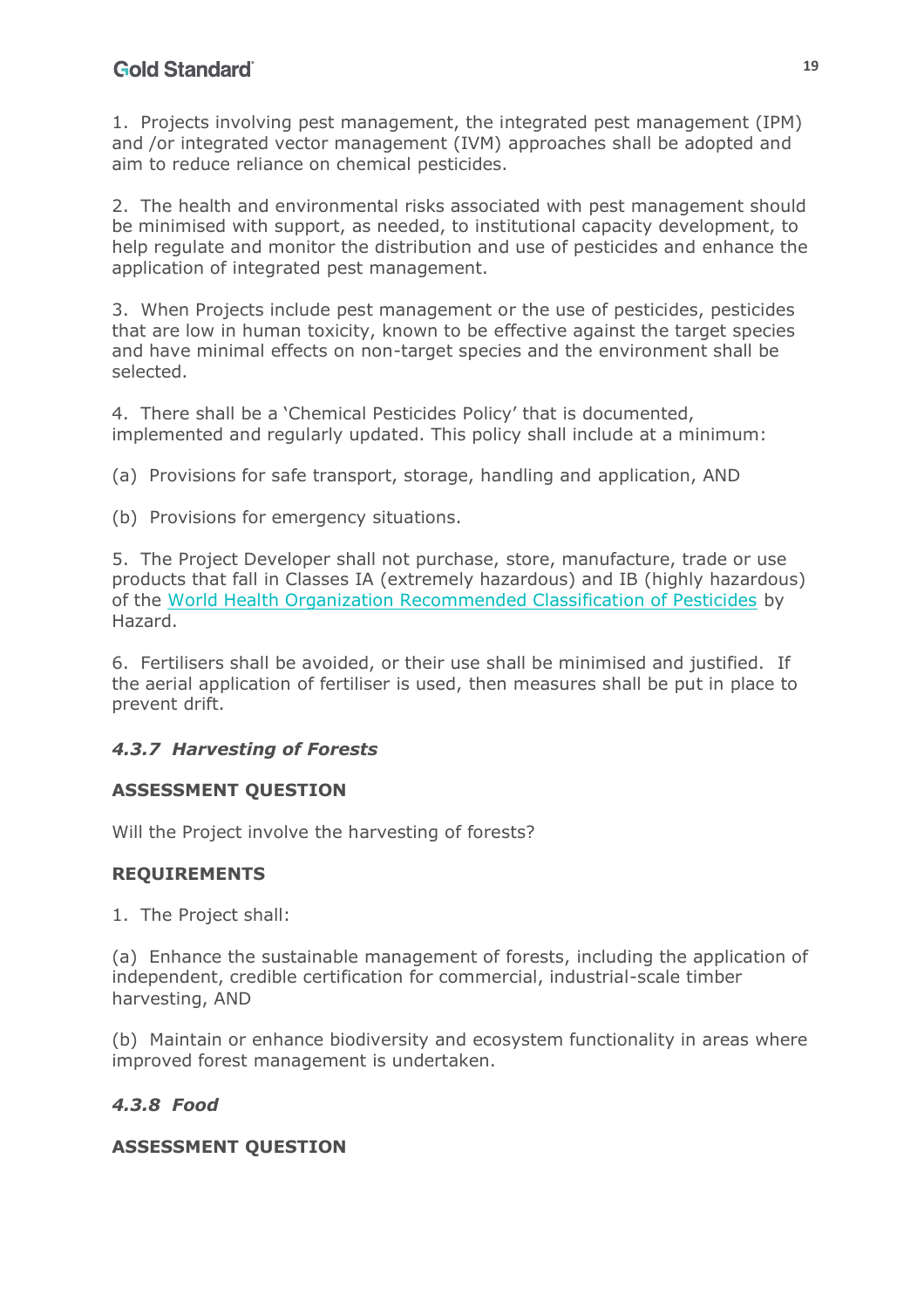Does the Project modify the quantity or nutritional quality of food available such as through crop regime alteration or export or economic incentives?

#### **REQUIREMENTS**

1. The Project activity shall not negatively influence access to and availability of food for people affected.

### *4.3.9 Animal husbandry*

#### **ASSESSMENT QUESTION**

Will the Project involve animal husbandry?

#### **REQUIREMENTS**

- 1. The welfare of animals shall be ensured by:
- (a) Provision of sufficient drinking water, AND
- (b) Access to daylight, AND
- (c) The prohibition of cattle trainers, AND

(d) No hindrance in their sensory perception and performing their basic needs, AND

(e) Management policies and staff training to prevent mistreatment (evidence of animal mistreatment shall be treated as an immediate Non-conformity).

2. Excessive or inadequate use of veterinary medicines shall be avoided. Thus, all medications shall be:

(a) Administered strictly according to label and package instructions, OR

(b) According to a trained veterinarian.

3. Injured or sick animals shall be treated and isolated, if necessary, for recovery.

4. Synthetic growth promoters including hormones shall not be administered.

5. Animals shall be exposed to the least stress possible during transportation and slaughtering.

6. Appropriate space per animal and stocking rates per land unit should be set according to their developmental and physical needs.

#### *4.3.10 High Conservation Value Areas and Critical Habitats*

#### **ASSESSMENT QUESTION**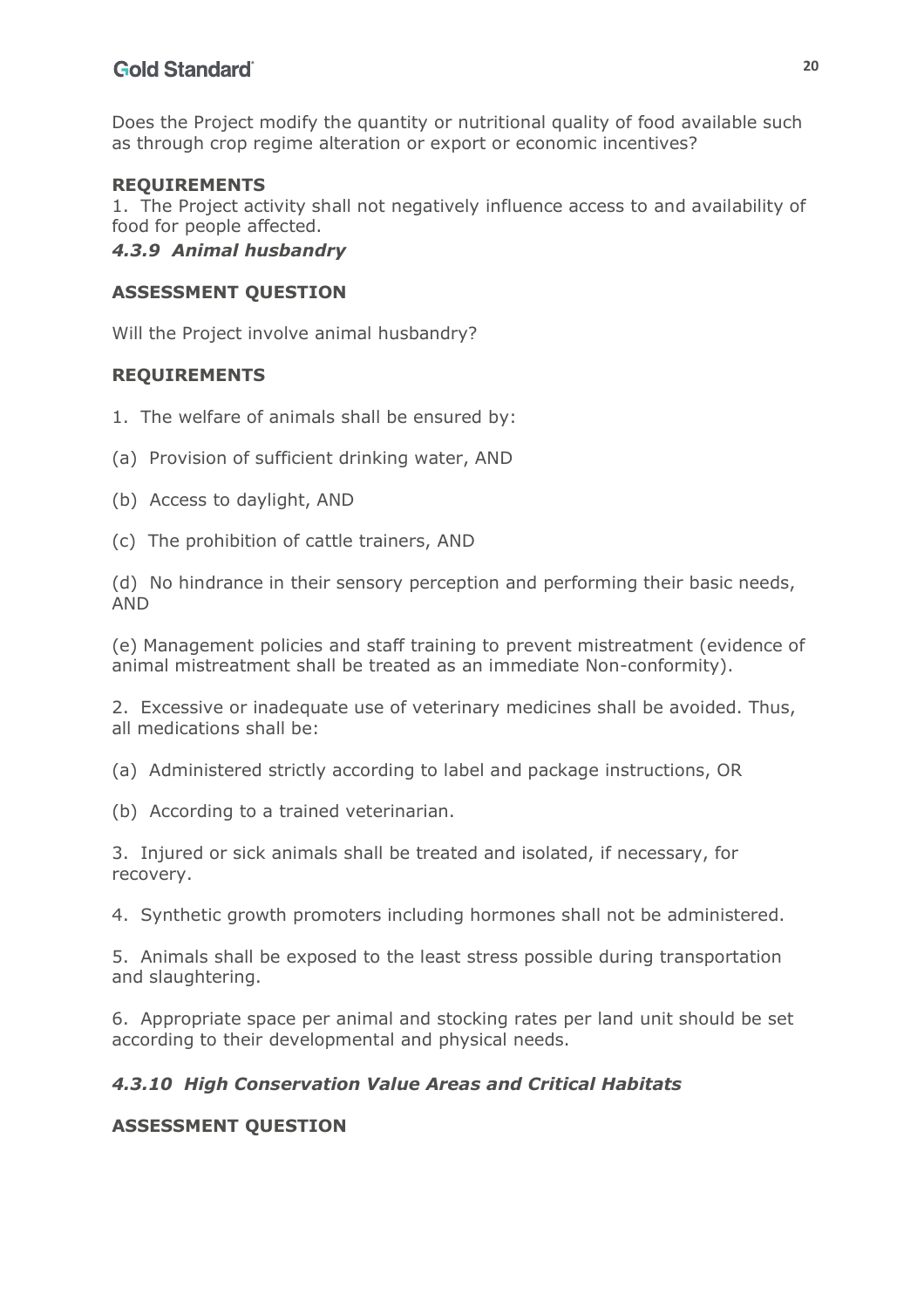Does the Project physically affect or alter largely intact or High Conservation Value (HCV) ecosystems, critical habitats, landscapes, key biodiversity areas or sites<sup>[11]</sup> identified?

<span id="page-20-0"></span>For example, Ramsar wetlands, World Heritage Areas, 'wilderness' areas, freeflowing rivers, unique or species-rich areas, primary forest, threatened or endangered species, migratory species as defined by treaties and national authorities or areas of natural cultural significance.

### **REQUIREMENTS**

1. No Project that potentially impacts identified habitats as identified above shall be implemented unless all of the following are demonstrated:

(a) The risk of the Project negatively impacting the catchment and risks impacting Project success shall be assessed and addressed to ensure its ongoing, long-term viability and impact on surrounding HCV and ecological assets.

(b) No measurable adverse impacts on the criteria or biodiversity values for which the critical habitat was designated, and on the ecological processes supporting those biodiversity values;

(c) A robust, appropriately designed, and long-term Habitats and Biodiversity Action Plan is in place to achieve net gains of those biodiversity values for which the critical habitat was designated.

2. Within the Project the area that is managed by the Project Developer and the area of impact downstream, the following shall be identified and protected/enhanced. In the case of downstream impacts, the Project shall ensure mitigation is in place within the Project Boundary such that the Project shall not adversely affect these areas:

(a) Existing patches of native tree species, AND

(b) Single solitary stems of native tree species, AND

(c) All freshwater resources including rivers, lakes, swamps, ephemeral water bodies and wells

(d) Habitats of rare, threatened and endangered species, AND

(e) Areas relevant for habitat connectivity shall be identified and managed to protect or enhance biological diversity.

3. If the Project is located in such habitats; the Project Developer shall:

(a) Minimise unwarranted conversion or degradation of the habitat.

(b) Identify opportunities to enhance the habitat as part of the Project. For Projects applying the Land-use & Forest Activity Requirements Projects, a minimum 10% of the Project area shall be identified and managed to protect or enhance the biological diversity of native ecosystems. For this, the HCV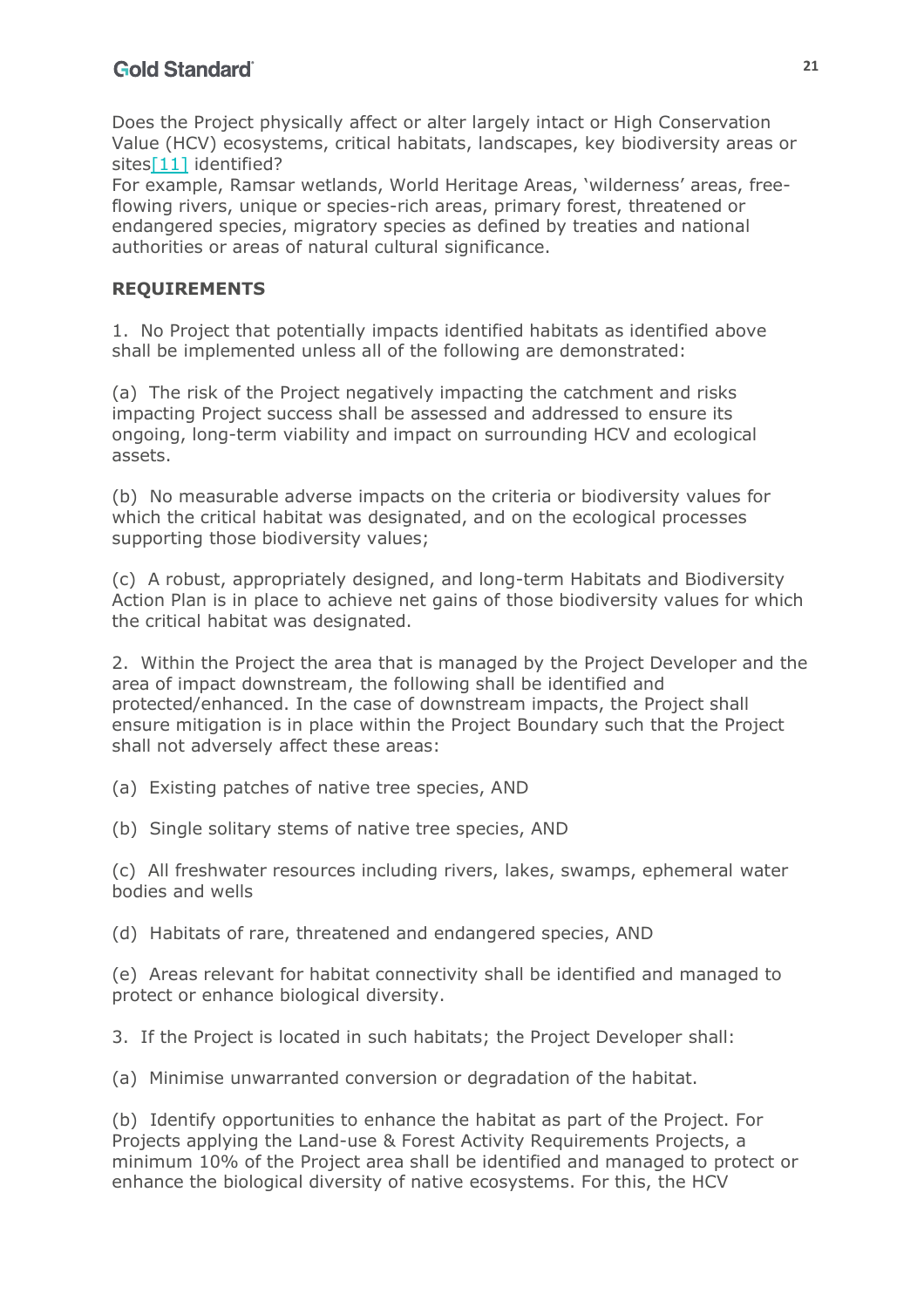approach should be followed (www.HCVnetwork.org). This area has to be located within the Project region and managed by the Project Developer. The area may also include the areas of requirement (for example, buffer zones for water bodies in the case of Land-use & Forests).

4. The opinions and recommendations of an Expert Stakeholder shall be sought and demonstrated as being included in the Project design.

Sources: Mapping tools such as LEFT, IUCN Red List, IBAT or other appropriate nationally recognised tools may be used or visual inspection.

Method: Online tools, visual inspection, engineering or physical assessment. Use historical data and verbal or written surveys with local residents.

## *4.3.11 Endangered Species*

## **ASSESSMENT QUESTION**

1. Are there any endangered species identified as potentially being present within the Project boundary (including those that may route through the area)?

2. Does the Project potentially impact other areas where endangered species may be present through transboundary affects? If either question is answered 'yes,' the Requirements apply.

## **REQUIREMENTS**

<span id="page-21-3"></span>1. Under no circumstances shall the Project lead to the reduction or negative impact of any recognised Endangere[d\[12\],](#page-23-0) Vulnerable or Critically Endangered species.

2. Habitats of endangered species shall be specifically identified and managed to protect or enhance them.

3. The opinions and recommendations of an Expert Stakeholder shall be sought and demonstrated as being considered and incorporated into the Project design.

# **Endnotes**

<span id="page-21-0"></span>[\[1\]](#page-3-1) Charter of the United Nations, Article 1, para 3. http://www.un.org/en/sections/un-charter/chapter-i/index.html

<span id="page-21-1"></span>[\[2\]](#page-4-0) http://www.un.org/en/universal-declaration-human-rights/

<span id="page-21-2"></span>[\[3\]](#page-6-0) Such as (but not limited to) transmission of communicable diseases to water-borne, water-based, water-related, and vector-borne diseases, and communicable diseases (e.g. HIV, TB and malaria) that could result from the Project, taking into consideration the differentiated exposure to and higher sensitivity of marginalized groups, including communities living in voluntary isolation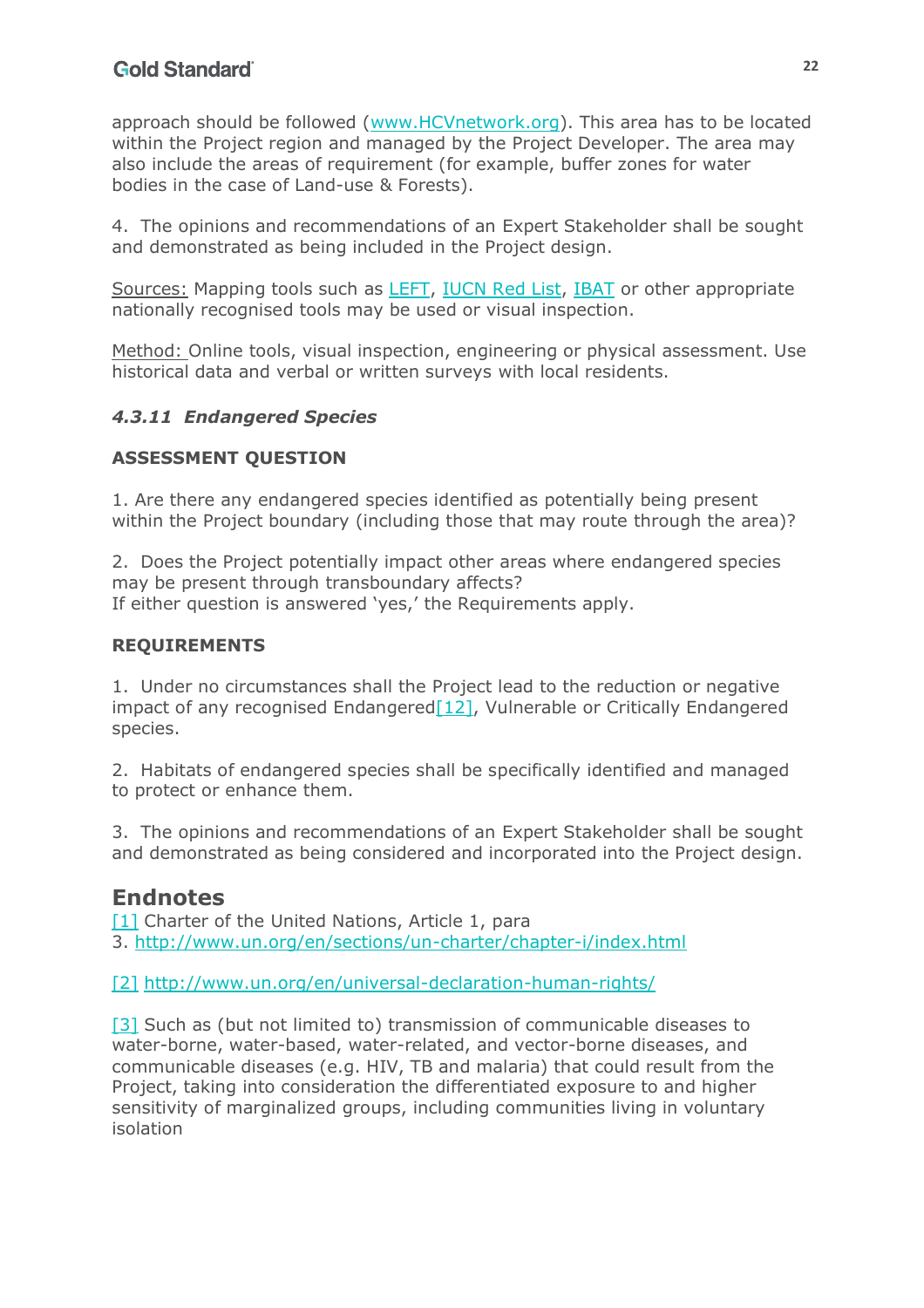<span id="page-22-0"></span>[\[4\]](#page-8-0) There is no one universally accepted definition of indigenous peoples. For purposes of this Standard "Indigenous peoples" refers to distinct collectives, regardless of the local, national and regional terms applied to them (For example, "tribal people", "first peoples", "scheduled tribes", "pastoralist", "hill people."), who satisfy any of the more commonly accepted definitions of indigenous peoples. Including but not limited to those provided for in the Convention concerning Indigenous and Tribal Peoples in Independent Countries (ILO Convention No. 169), the Study on the Problem of Discrimination against Indigenous Populations (the "Martinez Cobo Study"), and the Working Paper on the Concept of "Indigenous People" prepared by the Working Group on Indigenous Populations.

<span id="page-22-1"></span>[\[5\]](#page-16-0) (Source: FSC) An organism in which the genetic material has been altered in a way that does not occur naturally by mating and/or natural recombination. See 'FSC Interpretation on GMO – FSC-POL-30-602': https://ic.fsc.org/download.fscpol-30-602-2000-fsc-interpretation-on-gmos-genetically-modified-organisms.a-499.pdf

<span id="page-22-2"></span>[\[6\]](#page-16-1) 1 For the purposes of this Standard, the term "pollution" refers to both hazardous and non-hazardous pollutants in the solid, liquid, or gaseous phases, and includes other components such as pests, pathogens, thermal discharge to water, GHG emissions, nuisance odours, noise, vibration, radiation, electromagnetic energy, and the creation of potential visual impacts including light.

<span id="page-22-3"></span>[\[7\]](#page-16-2) Including those covered under the Convention on Long-range Transboundary Air Pollution, available at http://www.unece.org/env/lrtap/lrtap\_h1.html

<span id="page-22-4"></span>[\[8\]](#page-17-0) As defined by international conventions or local legislation. Where local legislation and international conventions may diverge, the higher standard will apply.

<span id="page-22-5"></span>[\[9\]](#page-17-1) Shall be Consistent with the objectives of the Stockholm Convention on Persistent Organic Pollutants, available at http://chm.pops.int/default.aspx, and the Montreal Protocol on Substances that Deplete the Ozone Layer, available at http://ozone.unep.org/en/treaties-and-decisions/montreal-protocol-substancesdeplete-ozone-layer. Similar considerations will apply to certain World Health Organization (WHO) classes of pesticides.

<span id="page-22-6"></span>[\[10\]](#page-17-2) Transboundary movement of hazardous materials should be consistent with national, regional and international law, including the Basel Convention on the Control of Transboundary Movements of Hazardous Wastes and their Disposal, available at http://www.basel.int, and the London Convention on the Prevention of Marine Pollution by Dumping of Wastes and Other Matter, available at http://www.imo.org. For further guidance, the Strategic Approach to International Chemicals Management (SAICM) is a policy framework to foster the sound management of chemicals, available at http://www.saicm.org/.

<span id="page-22-7"></span>[\[11\]](#page-20-0) Critical habitats are a subset of both modified and natural habitats that require special attention. Critical habitats are areas with high biodiversity value, including any of the following features:

(i) habitat of significant importance to Critically Endangered and/or Endangered species;

(ii) habitat of significant importance to endemic and/or restricted-range